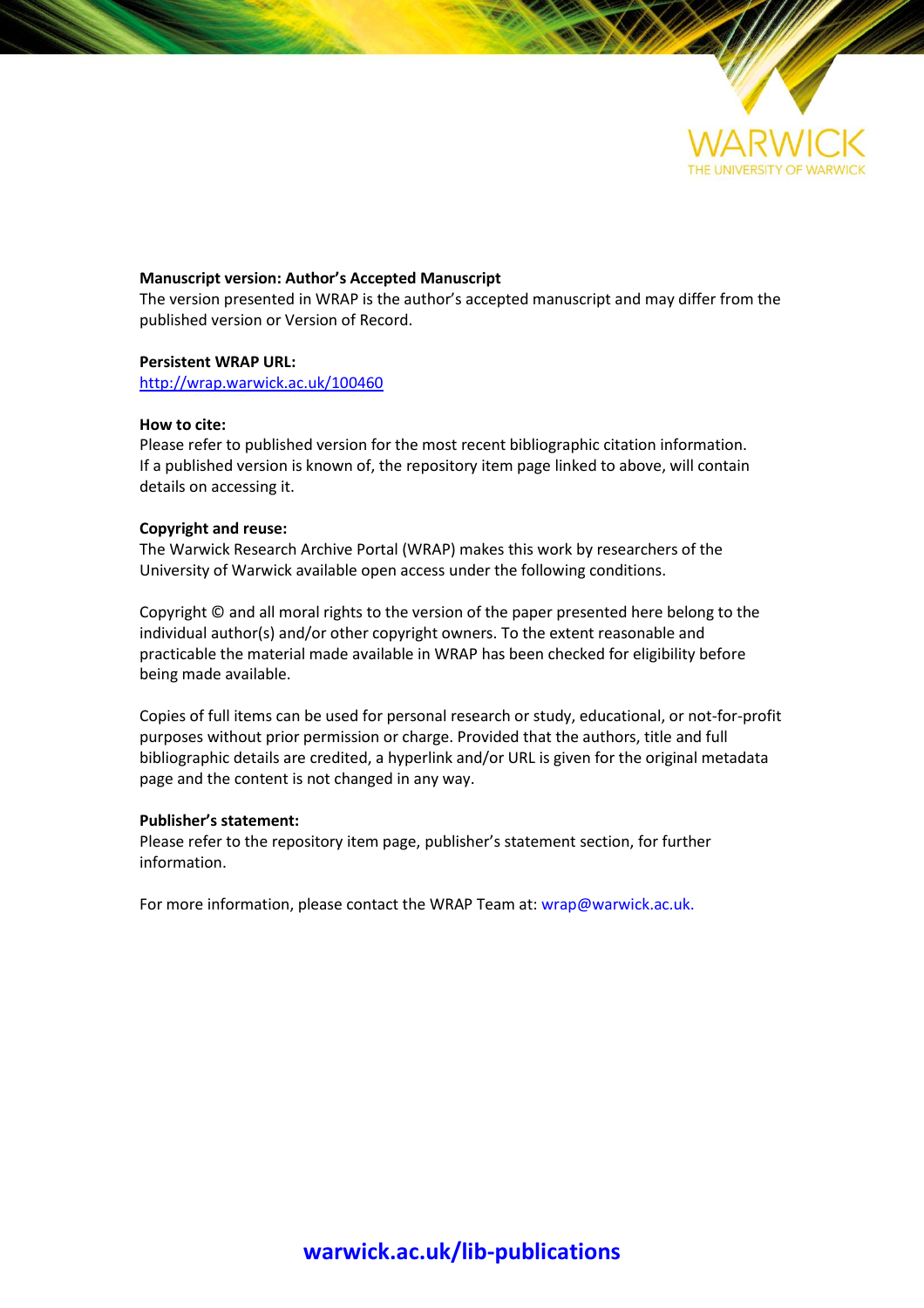#### **Eco-Catastrophe, Arithmetic Patriotism, and the Thatcherite Promise of Nature**

Michael Gardiner

#### **Abstract**

This paper describes how the renovated 1970s liberalism that would become a major thread of Thatcherism grew on the back of public perceptions of crisis, and adapted worries about ecology to worries about 'financial ecology', or money supply. The natural conditions of money movement have a particular place in the British constitution as the original basis of authority for the 1688 state, when Newtonian ideas of eternal laws of physics were 'financialised' by John Locke. In this thinking, the property basis of citizenship itself is nature, and must be underwired by universal terms of exchange following natural rules. Although Thatcherism has often been described as an alien credo, it was largely enabled by this promise of a return to a financial natural law. In the terms borrowed from Luc Boltasnki by William Davies, it returns to a 'political physics' which now takes on a moral role preventing catastrophe, or an 'economic patriotism' seen to protect the constitution from political force. The '70s return to Locke's understanding of nature builds on and repurposes visions of the catastrophic in popular culture, fiction, children's books, and TV, and which I describe here. It begins with those eco-catastrophes that describe a 'disaster of nature' and seeing them as also disaster of the property-producing role of labour, in the 'despotic' role of trade unions, and the perceived threat to money as a universal measure, a disaster that would increasingly be given an arithmetic measure in inflation. For key liberal or neo-Lockean think-tanks of the mid-'70s, the attack on natural law by despotic power, measured in inflation, could be seen as a mass erosion of individual responsibility, as dystopian and as always calling for a restoration of the balances of nature. The result is a permanent and quotidian vigilance over threats to nature that sees their solution, paradoxically, as the creation of more property. Understanding this binding between nature and property in the constitution that gave rise to Anglophone capitalist modernity also helps give a fix on the way stories of ecological disaster can, as Frederick Buell has described, themselves be given values and repurposed for increased consumption.

This paper makes two related arguments. Firstly, that one influential thread of 1970s liberalism, a thread crucial to the growth of neoliberalism and to Thatcherite policy, was less a foreign imposition than it was a return to a thinking rooted in the founding conditions of British state. Secondly and relatedly, this thread built on existing images of a crisis of nature, which it addressed, apparently paradoxically, by expanding the possibilities for property-creation. Commentators on neoliberalism have sometimes noted a 'convergence of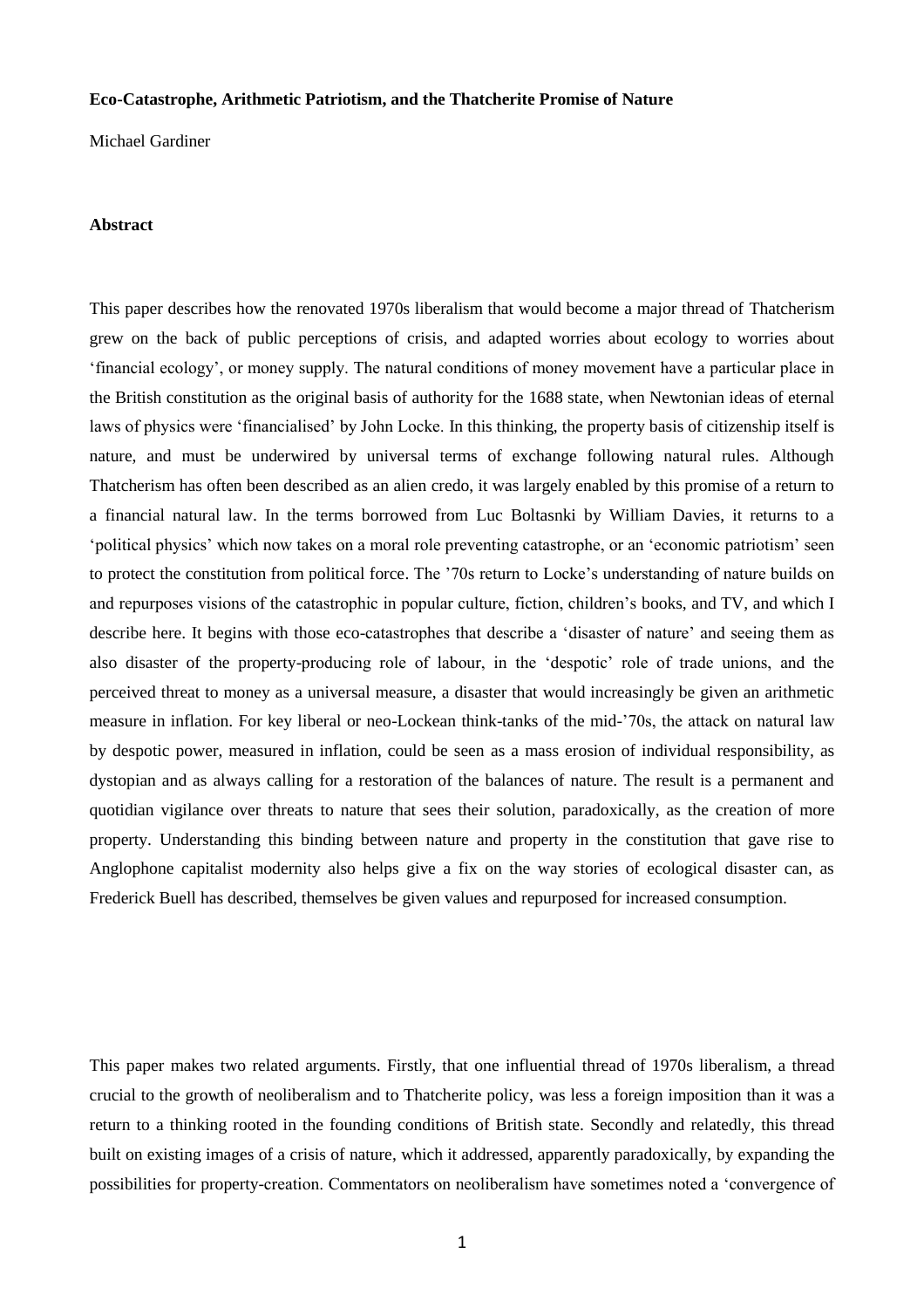crisis' in the proliferation of anxious competition during this era – but they have less often noted the extent to which catastrophic depictions of the threats of organised labour and inflation were used to argue for a liberal *restoration*, and a demand for a return of natural law. For this peculiarly 'ecological' revision of Hanoverian assumptions, the progressive movement of resources into individual hands is the work of nature, nature must be vigorously defended against politics, and politics is a source of crisis. This thinking would become highly influential at the heart of Thatcherism, but it was also already at the heart of the constitution that anchored Anglophone capitalist modernity. From the 1970s it aimed to read imbalances of nature as an imperative to *increase* the progressive individuation of property – something as in Frederic Buell's description of how ecological crises can themselves be used to proliferate market values and regenerate capitalism. <sup>1</sup> As I will suggest in this run through some popular catastrophic visions of the mid-'70s and the reactions to them, the Thatcherite Restoration needed to narrate *crises of nature* as *crises of property value* and of the sound money that measures it, and as something to be solved by stripping away the infecting politics, in an attitude I have called 'arithmetic patriotism'. Some of the most incisive commentaries on neoliberalism have described something like an arithmetic patriotism – as in William Davies's adaptation of Luc Boltanski to describe neoliberalism's 'political physics', its reduction of politics to the laws of the economy.<sup>2</sup> The extra move suggested in my reading of circulating images of catastrophe is in the idea of a restoration to a state form *built on* such an arithmetic, conceived as the default condition before any political attempts to codify it, and as having to resist all codification and political interference thereafter – an environment, or a living in accord with the laws of the universe.

# **Thatcherism as Restoration and Natural Law**

British-left accounts have sometimes tended to assume that the rise of neoliberalism from the mid-1970s was something alien and European. This is problematic since it misses the extent to which it was pressed by a return to an understanding of nature foundational to the British state, in particular the claims for to universalism in the Hanoverian Restoration and the 'Financial Revolution' at the end of the seventeenth century and turn of the eighteenth. Certainly regime-changing, the Hanoverian Restoration, like, in large part the later Thatcherite Restoration, is characterised by a specific form of revolution, one that inheres only in a stronger return to a natural or pre-existing condition. This is not just the familiar point that the state protects private property, it is that the state is *constituted in* the claim that the individuation of property is the work of nature. Although the constitution that arises from this, for obvious reasons, can never be limited by codifying it, foundational claims to natural law are strongly made by that great rationale for the 1688 state, John Locke's *Second Treatise on Government* (1689). For Locke, the universal physical laws that should underwrite government were also those of the new Newtonian cosmology, and these underwrite the natural progressive movement of property from feudal blocs to individuals, 'the great and chief end … of men's … putting themselves under government'.<sup>3</sup> Individual property is created by the addition of labour to nature – or, conversely, nature is what is not yet property – and the individuation of property is a universal law of progress. <sup>4</sup> For Locke, and for the adaptors of Locke who would help clear the way for Thatcherism, the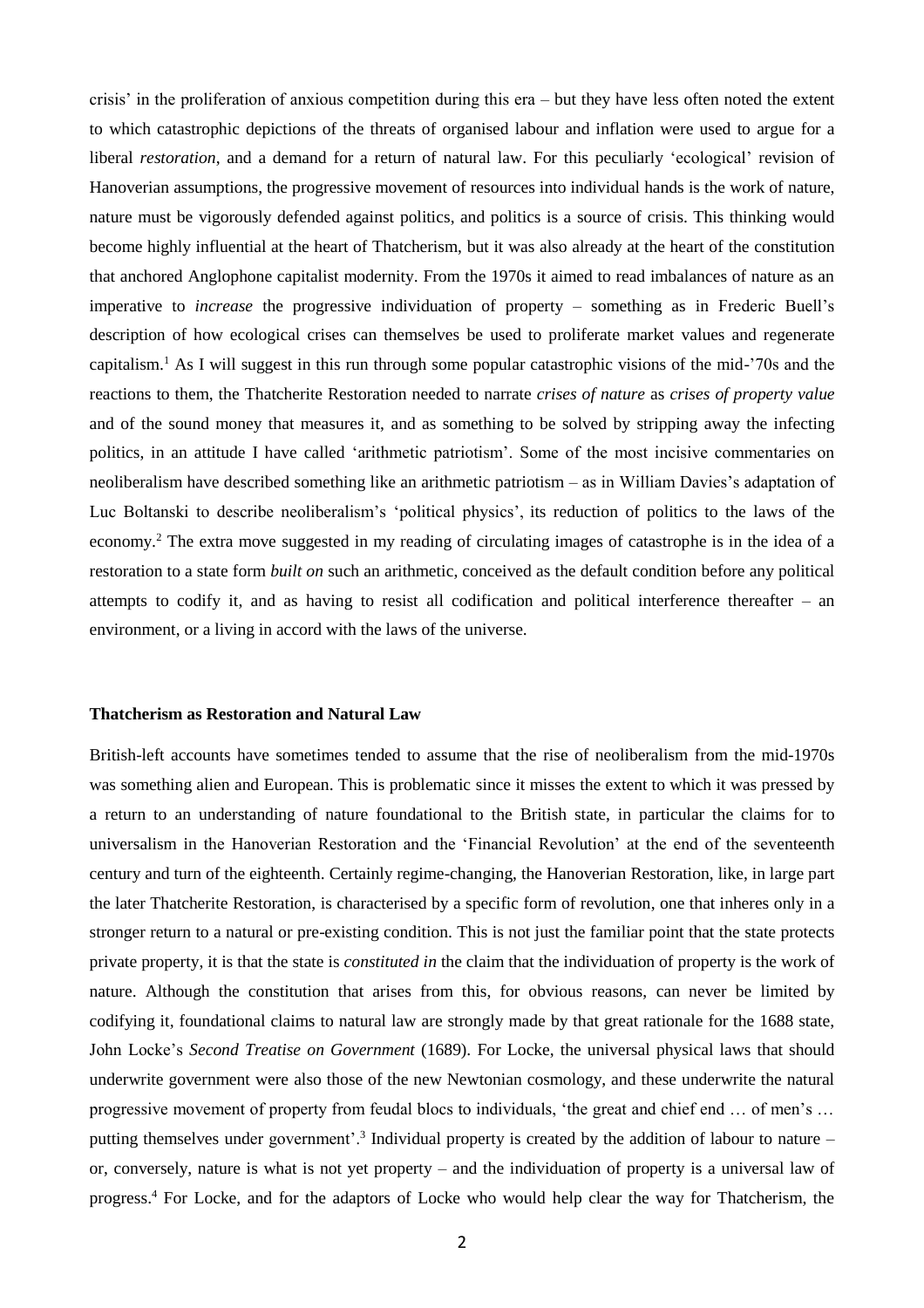return to the law of nature is always more a *restoration* than it is a revolution. It is not so much a repetition of the original as it is a tightening of an idea of the original, a more forceful or even military re-statement that the original principles are organic and universal and resist any 'political' limitation – thus the antirepublican defence of the uncodified constitution that was the moral glue for the new expanded state throughout the eighteenth century. The authority of Anglophone modernity then is very substantially built on the protection of natural law from 'despotic' force  $-$  it is, as it would be put by that most canonical constitutional commentator, A. V. Dicey, above the merely 'political considerations' that determine European constitutions. <sup>5</sup> And of course since such an authority always needs 'more nature', it is always imperial – there cannot be, in any serious sense, an unwritten British constitution apart from empire. Such a vision of nature as the constitutional fix for property-creation suggests an important gloss on Jason Moore's influential description of capitalism as a way of organising nature: for this constitutional fix, nature itself is the enclosure of individual property – property is, apparently paradoxically, an ecological imperative. 6

Such an 'ecological' return to individual property, and the universal measurement of sound money needed to back it, is particularly readable in those neo-Lockean thinkers who congregated in London in the 1970s to help guide Britain away from the political catastrophes of the late industrial era. The territorial decline of empire had by now suggested that physical nature had reached a productive limit (the reliance on land and resource extraction for property-creation had begun to breach the 'Lockean proviso' – there must always be more nature left over for the creation of new property).<sup>7</sup> The conversion of new property, and therefore individual responsibility and the rule of law, would now be seen as depending on finding new realms of nature. Thus Britain's particularly patriotic take on the post-industrial (or subjective) economy, its embrace of the perpetual conversion of history to heritage, and the move towards audit, valuation, and the modification of subjectivity itself (the turn to 'identity', as we now know it), movements that can be understood as a repurposing of the Lockean demand to extend the realm of nature.

This step up to the subjective economy was helped by identifying threats to a way of life to an economic ecology that demanded the aggressive restatement, or restoration, of natural law. F.A. Hayek in particular stressed that the political ideas of collective ownership that had come with the industrial compression of workers were always threatening to eclipse individual responsibility, with catastrophic consequences. And for mid-'70s liberals in the vein of Hayek, the coming political catastrophe had been caused by the incursion of collectives into the principles of individual property that for the British constitution were the basis of the rule of law, an understanding that placed Hayek's own *The Road to Serfdom* (1944) alongside George Orwell's *Nineteen Eighty-Four* (1949) in a new canon of foundational collectivist dystopias.<sup>8</sup> Collectivism was always despotic and anti-progressive, and recalled the power blocs supposed to have been eclipsed by the Lockean ecological stress on mass individual ownership – collectivist threats to nature were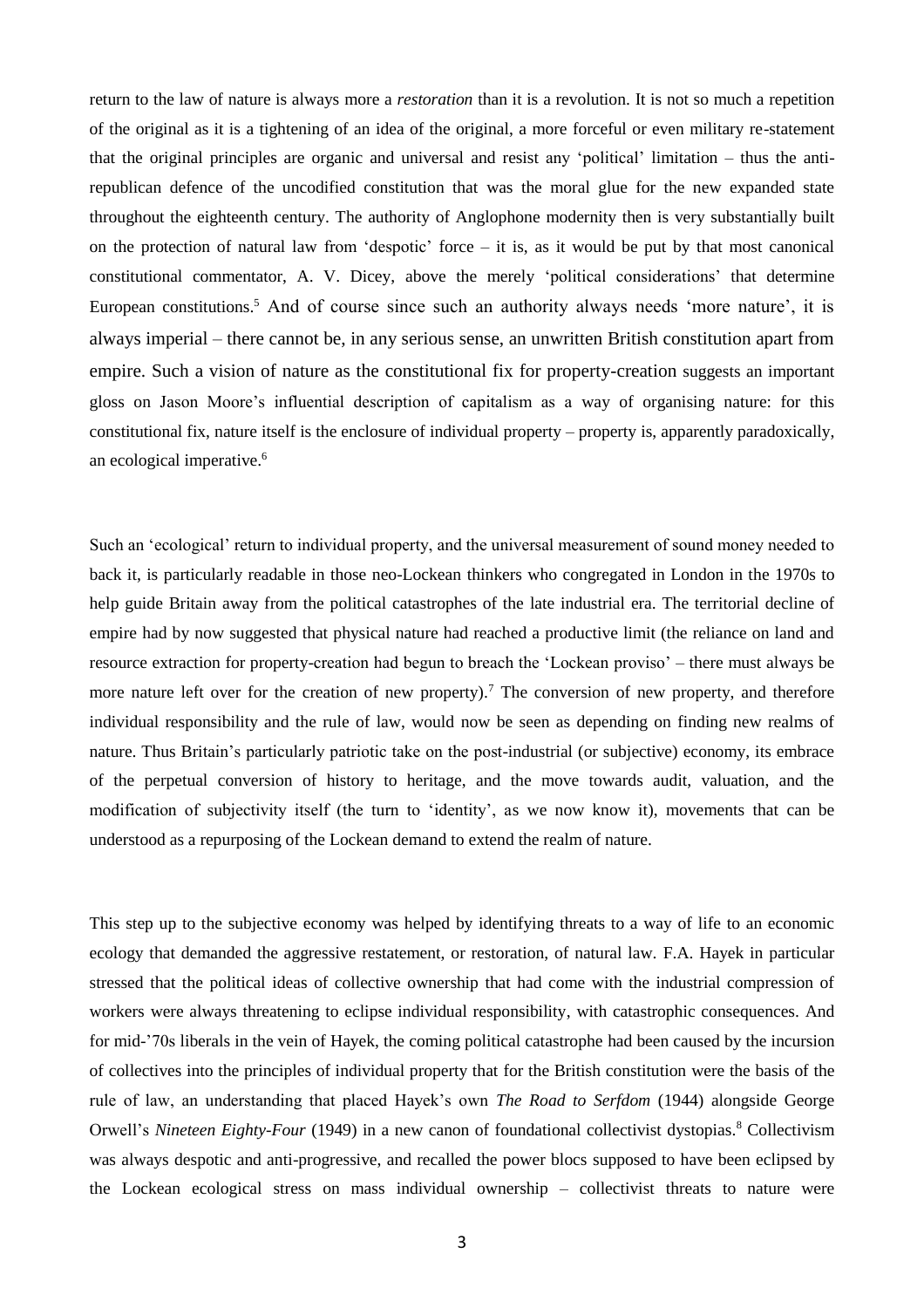medievalesque, feudal in their loyalty to groups that blocked the natural evolution towards personal choice. This imagery was particularly trained on trade unions, collectivist bodies that attenuated individual property and made unsupportable claims on sound money as a measurement of the health of an environment. Trade union power could now be seen as part of a catastrophic impact of industry – understood both in terms of its atmospheric emissions or effects on an external environment, and in an equally environmental pollution of the natural role of labour, supposed to create personal responsibility by producing individual property. The interplay of these two understandings of pollution – the environmental of the atmosphere, land, and seas, and the environmental of mass individual property, was important for the coming cleansing of collectivism from labour, and helps to explain Thatcherism's uncanny resonance with the boom in ecological disasterwriting it immediately followed, and from whose dark visions it drew.

#### **Eco-catastrophes and Diseases of Labour**

This has not much been appreciated of the ideas feeding into the Thatcherite Restoration and into early neoliberalism – the extent to which its critique of industrial collectives drew from the wave of ecocatastrophe peaking between the mid-'60s and mid-'70s, and which was often concerned to quantify the damage caused by industrial modernity, in emissions, food supply corruption, species extinctions, or overpopulation. The early '70s adaptation of ecological worries that might seem to demand a new collective responsibility often turned rather on a diseased and unnatural socialism. Early '70s British eco-catastrophes generally tended to trigger anti-socialist, self-sufficiency, or 'neo-tribalist' responses – in pressure groups like the PEOPLE Party (1972-, from '75 the Ecology Party, and only later shifting leftwards as the Green Party), in the scientific responses to the ills of mass society seen for example in the wide-ranging BBC series *Doomwatch* (1970-72), in the middle-class survivalist movement, and in 'organicist' and largely right-wing eco-catastrophic pamphleteers and publishers including, perhaps most influentially, Edward Goldsmith's *Ecologist* magazine (1970-2009).

Straddling arithmetic descriptions of how the feedback effects of pollution worsen exponentially – how they are always already catastrophic – and descriptions of industrial collectives' erosion of individual irresponsibility, *The Ecologist* helped popularise a vocabulary of disease amongst anti-communists and market fundamentalists in the radical regions of the Conservative Party or on its paramilitary fringes. As early as 1970, the Secret Intelligence Service (SIS) officer and anti-communist activist Brian Crozier described workers' ownership as a 'toxin', and more familiarly by the mid-'70s, the feudal pressures of trade unions was widely known as a 'British disease'. <sup>9</sup> The environmental castigation of industry was also a financial cleansing, and made post-industrial asset stripping peculiarly wholesome: Peter Walker, for example, who solicited the opinions of *The Ecologist* while Secretary of State for the Environment in 1972, was influenced by the notorious asset stripper Jim Slater, a Goldsmith confidant who would himself become a post-'79 government insider.<sup>10</sup> Such was the power of the ecological understanding of the economy that by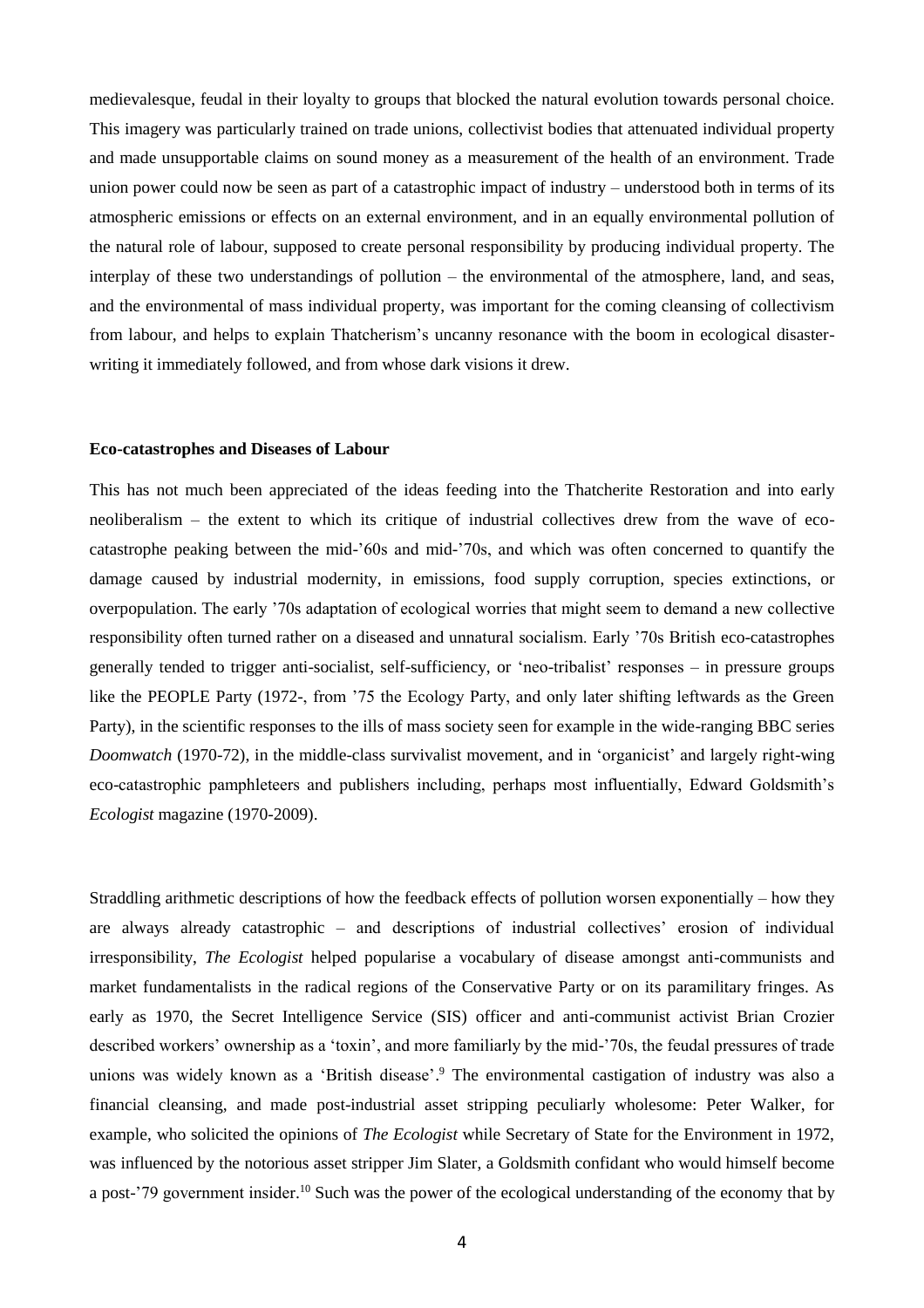the end of the twelve-year war with miners' unions in 1985, Margaret Thatcher felt able to shift from her previous description of environmentalists as 'enemies within' to stress the environmentalist credentials of a post-coal world – a position she could only arrive at through a long castigation of collective labour as itself polluting. <sup>11</sup> Increasingly advisors encouraged a thematics of unions as disease-carrying, including the author of *Enemies of Society* (1977), Paul Johnson.<sup>12</sup> This stress on post-industrial cleanliness allowed the new liberals to pick up on the much wider consideration of the catastrophic limits of industrial modernity rising in *The Ecologist* and related environmental campaigns and visible by the mid-'70s in various popular catastrophe narratives. In the BBC TV series *Survivors* (1975-77), a pandemic – by now not even requiring detailed explanation – decimates humanity and breaks survivors into tribes much like those Goldsmith had advocated in an *Ecologist* article of November 1973 as 'small labour-intensive units both in agriculture and industry'. <sup>13</sup> The new tribalism strongly connotes Lockean liberalism in terms of the movement of power from collectives to individuals and families (and frequently in *The Ecologist*, to ethnicities), and in *Survivors* as elsewhere this is made to clash with the 'feudal' pressures of trade union leaders – the pressures of, as Alwyn Turner puts it in his catastrophe-tinged history of the 1970s, those 'union barons' who go on trying to exert control even in *Survivors*'s post-pandemic environment.<sup>14</sup>

To an extent this shift concerns the perceived unsustainability of the welfare state in the face of a decadent collectivism that was forgetting the imperative of individual property. It also however suggests a generational forgetting of the mass defence of the British organic in the emergency of World War Two, an emergency that from this point neo-Lockean liberals would frequently seek to recreate. If the population were to forget the mass defence of the organic society, the organic vision of Humphrey Jennings and the expanding BBC, its role against a European politics which stood in contrast, they could also forget respect for the natural role of property, and so the rule of law. Without strengthened moral guidance in a restoration, the generational distance from the war could itself be catastrophic. This helps explain why threats of ecological disaster, communism, and even the pressure on money in inflation, amidst the boom of catastrophe narratives in the years 1974-76, were often put into the hands of children, and why children themselves become unfamiliar, otherworldly, even pestilent. Pop culture enthusiastically registered this figure of amoral and ungovernable child, the product of misguidedly egalitarian comprehensive schools and the kinds of housing estate described by *The Ecologist* as child abuse, and in *Doomwatch* as triggering dehumanisation and feudal gangs.<sup>15</sup> The BBC adaptation of Peter Dickinson's *Weathermonger* children's fiction trilogy (1968-70) as *The Changes* (1975) is symptomatic in leaving children to deal with a sudden inexplicable mass phobia of technology that leaves a young protagonist joining trails of refugees on city streets.<sup>16</sup> In Doris Lessing's *The Memoirs of a Survivor* (1974), the inexplicable and oddly timeless collapse of civilization is imaged by the gangs of children living on the pavement, themselves to be eclipsed by a new generation of animal-like infants who have no language and hunt in packs.<sup>17</sup> Such images of kids as feral and amoral suggest a shift from the associations of youth culture with '50s affluence that still characterised whiggish histories of post-war consensus. Feral kids have less in common with the teddy boys seeming to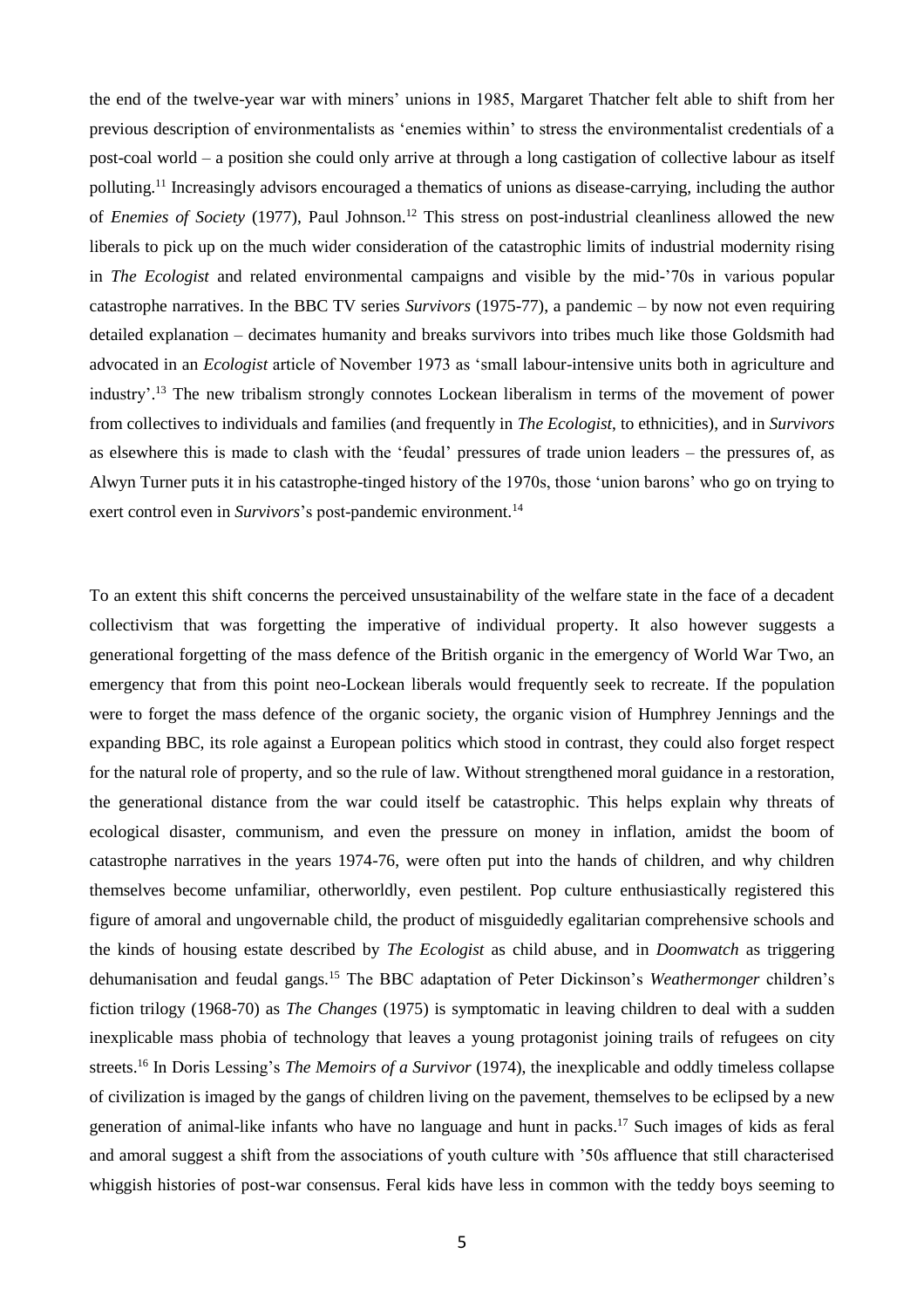signal the end of rationing than they do the murderous youth of Derek Jarman's punk autopsy *Jubilee* (1978), whose own journey through body-strewn streets leads them to the power base of a 'feudal' media mogul.<sup>18</sup> Feral children are not just a nuisance, they are an environmental issue – and they overlap with that other agent of disease often placed immediately prior to the Thatcherite Restoration, the rat. At the turn of the decade eco-catastrophists had already worried about mutant rats resulting from polluted food chains, but rats were now also widely perceived as a medieval shadow on industrial modernity, in imaginings from *Doomwatch*'s 'Tomorrow, the Rat' (1970) to James Herbert's pop horror *The Rats* (1974) (in which the defence against vermin is conducted from a Churchillian map room) – and also widely came to stand for the prehistory of the Thatcher administration – *Ratcatcher* (1999, set in 1973), *The Iron Lady* (2011, partly set in 1979).<sup>19</sup> The escalation of a crisis of pollution and parasitism in these more or less anthropomorphic forms, rats and kids, demanded a new and more strident reassertion of the Lockean-Hanoverian conception of nature, based in personal property and sound money.

This reassertion was keen to pick up on any existing hints that pressures on sound money were entangled with pressures on the physical environment. W.M.S. Russell in Goldsmith's *Can Britain Survive?* (1971), for example, describes how the pressure on money in inflation and the pressure on the environment in industrial pollution were part of the same attack on nature – the result of a rise of communist politics over a Churchillian willingness to pull together.<sup>20</sup> This kind of connection would appear particularly compelling after 1973 as the effects of the Oil Shock seemed exacerbated by miners' unions' wage demands following their victory of the previous year. The attack was being undertaken by a medievalesque unprogressive politics, particularly by *union barons*, despotic figures blocking the evolution of modern individual enfranchisement, and now often explicitly associated with an existential threat to the Hanoverian state, as described in the Labour revisionist Stephen Haseler's account *The Crisis of British Democracy* (1976), for which the battle against despotic trade union power was really a re-run of the battle for parliament at the end of the seventeenth century.<sup>21</sup> Or for Thatcher speechwriter and anti-communist Robert Moss in 1975, the *de facto* expansion of trade union authority meant that Britain had already 'strayed a long way down that road that ends in the [anti-Hanoverian] Levellers' Republic'.<sup>22</sup>

But perhaps the most thorough denunciation of union 'feudalism' is *The New Barons* (1975) by *The Economist* labour correspondent Stephen Milligan. Citing a January 1974 poll reporting that 55% of people felt that trade unions had too much power (though tellingly, only 2% thought that workers had too much power), Milligan describes the catastrophic implications of the closed shop (compulsory union membership).<sup>23</sup> The closed shop's impact on the natural laws of money and their role in personal responsibility would be spun into speculative fiction by Anthony Burgess's *1985* (1978), whose non-union protagonist is ruined by unemployment and inflation and left to wander the streets amongst feral kids who resent their own comprehensive education.<sup>24</sup> In Milligan similarly, the closed shop points towards a near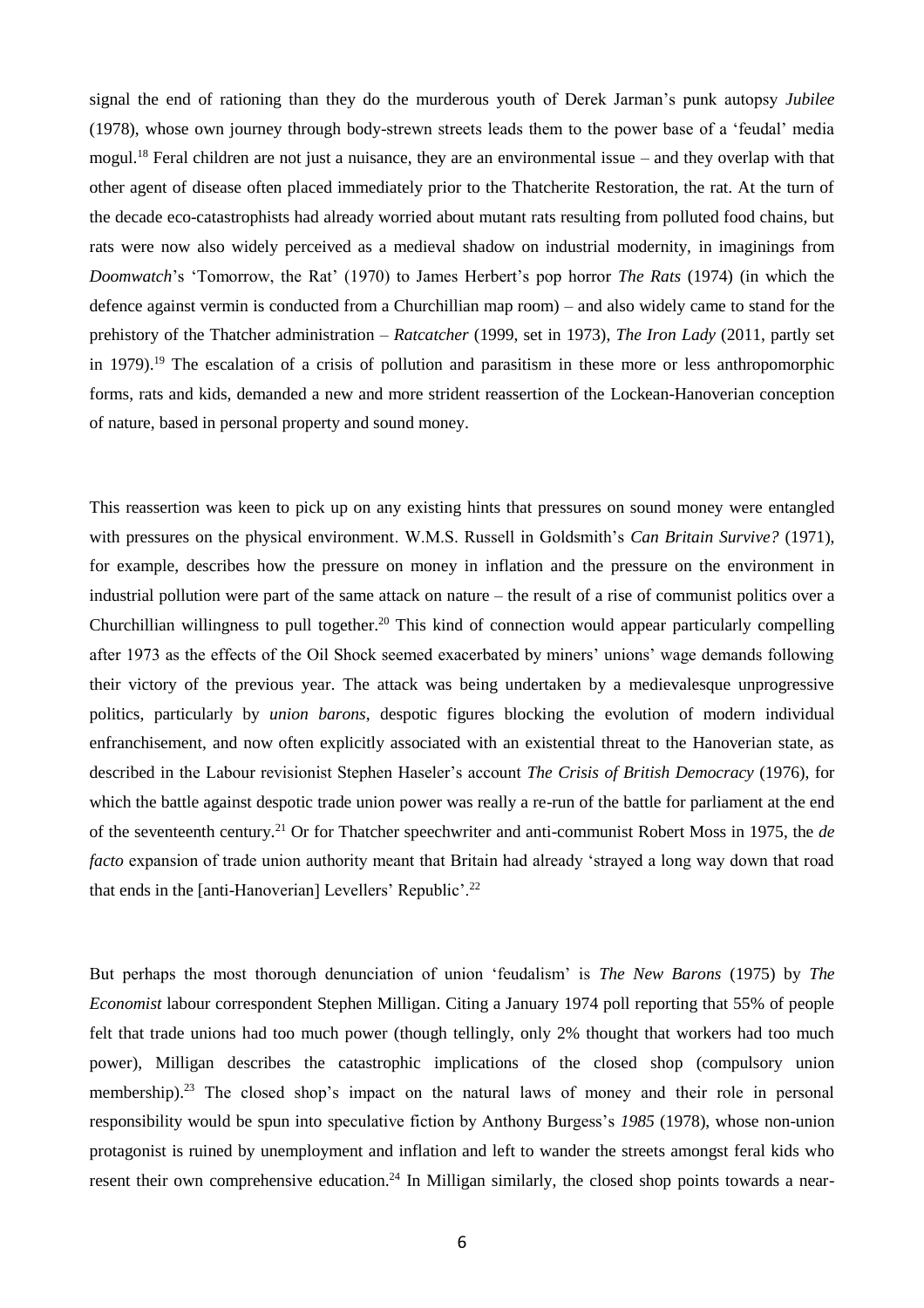future 'ungovernable Britain' with a perpetual minority government – a fear after both 1974 elections, and something associated in British constitutional thinking with weakness – a Scottish Republican Army thrives in 'nationalist' and 'Marxist' wings, private armies roam the country, students control campuses and teachers schools, there is little functioning transport, powerful militias run Glasgow and Liverpool, and the CBI is pressing for a right-wing coup. <sup>25</sup> Milligan follows the eco-catastrophic vision of union power and *The Ecologist's* stress on 'systems feedback' to show that the malignant element introduced into natural balances creates a vicious circle – in this case, strikes' successes encourage moderates to become militant, which in turn makes more strikes inevitable. And the pressure this exerts on universal standards of value means that for Milligan since the mid-'60s unions have been *agents* of collapse – they have caused a shift from *costpush* inflation to *demand-pull* inflation, they have subjected the Newtonian movement of money to unnatural force. 26

For neo-Lockeans it was important to narrate this pressure on the natural flows of money as political. Inflation had forces behind it that were as political as were the threats to Britain's uncodified constitution made by Europeans from French revolutionaries to Nazis, and now and as a matter of urgency, by the Soviet Union, held to have a direct stake in the inflationary destruction of British natural law. In *The Collapse of Democracy* (1975), Moss describes how the unions' pressure on money was a direct Soviet gain, leading to the 'instability that "Boris Ponamarev, the head of the international department of the central committee of the Soviet Communist Party (CPSU), described early in 1974 as "a qualitative shift in the crisis of capitalism" which has opened up "new possibilities" for revolutionary change' (Moss 1977: 60). Union barons' KGB links were the subject of widespread speculation – perhaps most iconically, Transport and General Workers Union (TGWU) General Secretary Jack Jones, named in a 1977 Gallup Poll as the most powerful person in Britain.<sup>27</sup> Milligan lists amongst communist agents of collapse six of 39 TGWU executives, and Haseler 10 of 39 TGWU executives, 12 of 52 on the AUEM National Committee, and six of 24 on the NUM executive.<sup>28</sup> Haseler catatrophises the Labour NEC's platform-sharing with East German communists, and its acceptance of TUC resolutions to strengthen KGB links after an address by former head Aleksandr Shelepin, and the scrapping of the proscribed list in 1973 is often described as leaving senior Labour Party managers unable to stop the slide from the organic authority of parliamentary responsibility to an inflationary communism.<sup>29</sup> The external political pressure on money is also a pressue on parliamentary Labour, understood by Haseler as an expression of a native sense of fairness within an evolutionary firmament now undermined by an alien Marxism.<sup>30</sup> Haseler's own dystopian sketch sees TUC demands developing into a 'totalitarianism' misguidedly appeased by a naive establishment in a spirit of war-like solidarity, but refusing the likely requirements of a coming IMF bailout, to create a feedback loop of demands echoing the feedback pollution effects behind the eco-catastrophe.<sup>31</sup>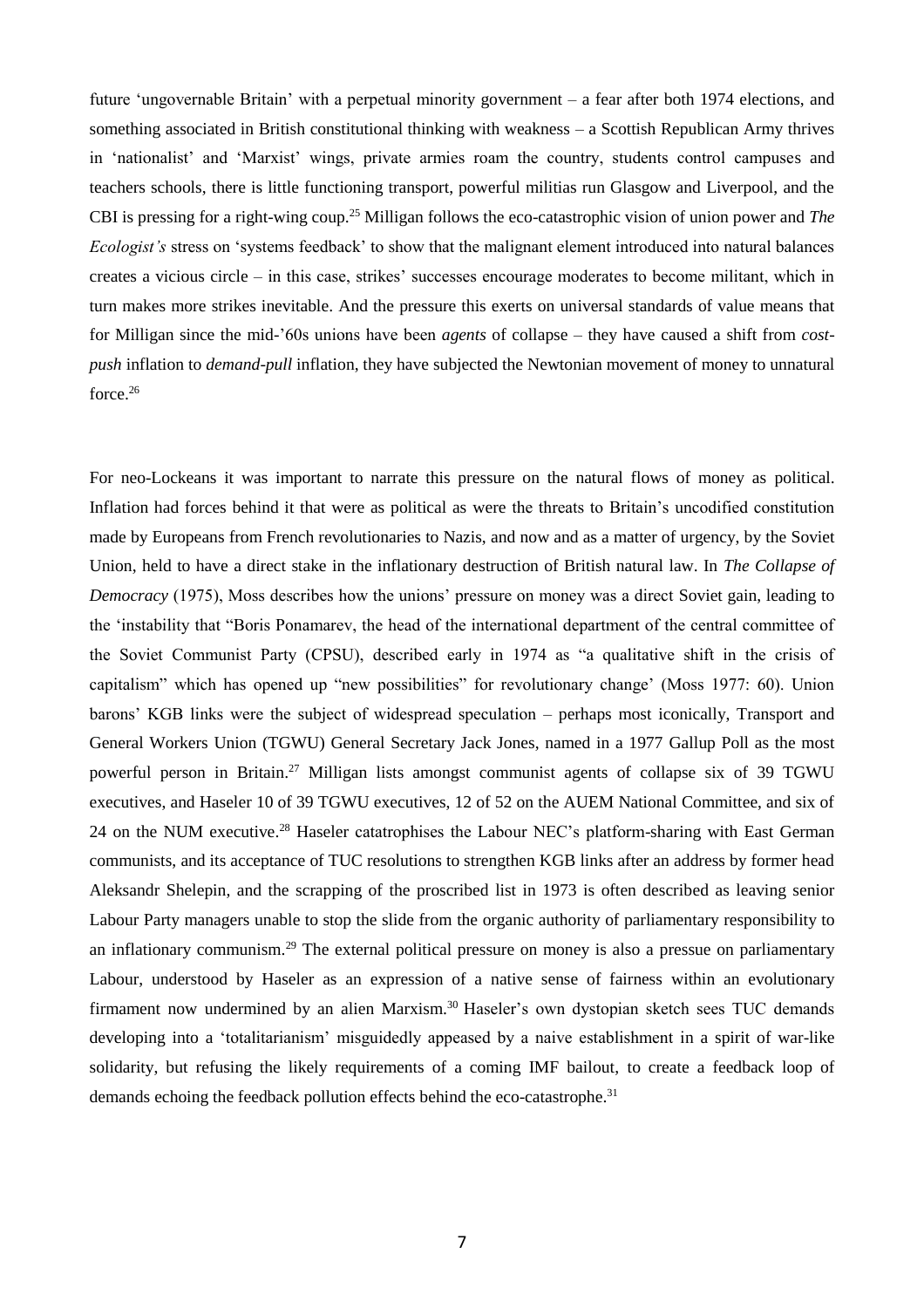For neo-Lockean liberals then, the contagions of value had to be described as an actual emergency. The defence of the organic and the natural had to become the rationale for a new military (or semi-paramilitary) mobilisation on the part of the state – something that may seem strange next to Thatcherite rhetoric of 'rolling back the state', but is quite predictable if the state is understood as *constituted in* property creation. In the face of the apparent political emergency there were frequent calls for a deployment of armed forces. Amidst rising rumours of communist takeover Heathrow Airport was occupied for periods of 1974, which Tony Benn speculated was 'to get people used to tanks and armed patrols on the streets of London'.<sup>32</sup> Restorationist groups often cited money collapse as evidence of an actual war with communists, in the tone of the National Association for Freedom (NAFF), founded in 1975 by army strategist and banker John Gouriet to coincide with the publication of Moss's *The Collapse of Democracy*, and supported openly by Thatcher from around January 1977. Gouriet was clear that Soviet invasion was linked to the collectivist threat to the natural motion of money – 'I began to see more and more that the Soviets viewed this country as an offshore aircraft carrier… The sledgehammer, as far as this country was concerned, was the Trade Union movement'.<sup>33</sup> Or in the pestilent terms of Walter Walker of Civil Assistance and until 1972 chief of NATO's northern forces 'in charge of rehearsing doomsday scenarios', '[t]he communist Trojan horse is in our midst with its fellow-travellers wriggling their maggoty way inside its belly'.<sup>34</sup> Or for SAS founder David Stirling's 'organisation of apprehensive patriots' Great Britain 75, partially funded by James Goldsmith (brother of Edward, tycoon power-broker, and founder of the Referendum Party), since the conflict over ways of life was now as bad as 'the worst period of the last World War', the defence of parliament 'cannot possibly be resolved within parliament alone'.<sup>35</sup> The case for crypto-paramilitary defence of natural law was increasingly represented in Thatcher's shadow cabinet and cabinet and wider advisory circles, in figures including Nicholas Ridley – author of the 1974 Report on readiness for the decisive battle against unions – John Biggs-Davison, Norman Tebbit, Robert Moss, Robert Conquest, and Airey Neave, organiser of Thatcher's campaign for the '79 election, talismanic symbol for resistance to Nazis, and someone 'who was talking of organising an "army of resistance" to fight a Labour government... [and] of assassinating Tony Benn should he become Prime Minister'. 36

And yet in good Lockean tone, since constitutional authority is based in nature, the remilitarisation to protect it was not itself to be seen as violent – but only as a defence against violence. The mid-'70s then see a significant revival of the whiggish, Hanoverian imagery of British Empire as the birthright of a 'quiet people'. Moss describes the British's 'docile character… which, since the seventeenth century, had not been given to smashing up political institutions and lopping off the heads of kings' – with the implication, of course, that the quiet people had to be shaken into seeing political despotism in their midst, as they had in 1688. <sup>37</sup> Often seen as wanting to end the post-war consensus, Thatcher was in fact skilled at mobilising the mass morale of the wartime and post-war emergency in a defence of natural law.<sup>38</sup> Campaigns against union despotism were frequently described in Churchillian terms, as in Thatcher's own experience of the Christmas 1973 power cut – '[t]here was a touch of wartime spirit about it all. The businessmen were of one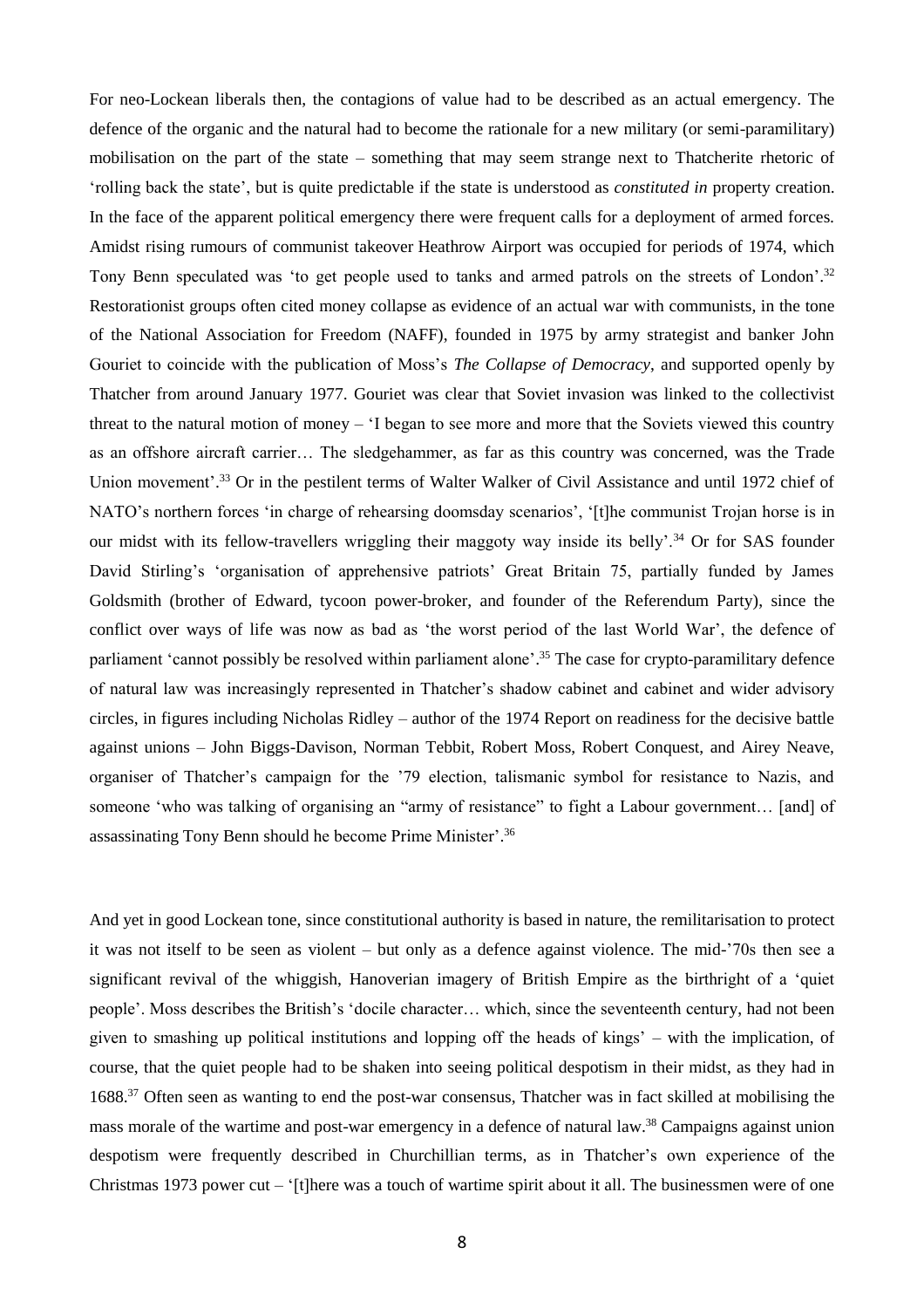mind: "Stand up to them. Fight it out. See this off. We can't go on like this. It was all very heartening"'.<sup>39</sup> The mythscape of wartime morale re-established here would remain key for the anxious defences of the economy through the neoliberal era, through Gordon Brown's repeated references to the Blitz during the 2007-08 banking crisis, and the entanglement of Keep Calm '40s retro imagery and the many other forms of nation-branding unusually central to Britain's economy.<sup>40</sup> A common contemporary touchstone for restoration after a violent contagion of value was Chile. Moss's *Chile's Marxist Experiment* (1973) pointedly links inflation to the coup against Allende's regime, seen as unavoidable and as restoring a natural financial condition and advised by the mostly Chicago-based neoliberals who would turn their attention to the UK and the money-union-energy crisis at the start of the 1974.<sup>41</sup> The spread of paramilitary restoration thinking was encouraged by Frank Kitson's influential study *Low Intensity Operations* (1971), describing how since defence now largely meant counter-subversion, military power should expand into value protection – a shift also seen in the Conservative Party's 1973 pamphlet *In Defence of Peace*. <sup>42</sup> From the mid-decade, a burgeoning spy fiction industry (*Tinker Tailor Soldier Spy* in 1974) began to merge with domestic thrillers in which Kitsonian alliances of intelligence and Special Branch foil crazed communists and entryists – restoration dramas in which pestilence is staved off by increased and militarised vigilance.<sup>43</sup>

Moreover since the environmental threat ultimately attacks property – and therefore individual responsibility – the restoration it demands is undertaken on behalf of the households of the property-owning, propertycreating class, which must be bolstered and protected from the imminent collapse – the 'middle-class extinction' described by William Rees-Mogg as a 'terrible disaster'. <sup>44</sup> For Patrick Hutber in *Decline and Fall of the Middle Class* (1976), the erosion of money leaves the anchoring class of our 'profoundly bourgeois nation' in a position where they are 'doomed to a gradual extinction over the next generation or two'. <sup>45</sup> And although now usually read in terms of 'national identities', Tom Nairn's *The Break-up of Britain* (1977) similarly diagnoses the difficulties of Britain's non-revolutionary middle class as part of a wider struggle to protect early-established position, unusually deeply embedded in the institutions of state.<sup>46</sup> The defence of the middle-class family from collectivism effectively 'suburbanises' *The Ecologist*'s neotribalism, and gives rise to a 'self-sufficiency' movement sometimes seen as emblematic of the fears of the mid-decade as a whole. <sup>47</sup> The usual mnemonic for this movement in popular histories is *The Good Life*, a 1975-78 BBC comedy series typically remembered for a kind of folksy resilience, but in fact increasingly explicit about the Goods' neighbours' defence of natural property rights against town-hall 'commissars', 'Maoist' council art teachers, and socialist officialdom in general. Margot (Penelope Keith) and to an extent her husband Jerry (Paul Eddington, later a Tory MP in freemarket activists Antony Jay and Jonathan Lynn's *Yes, Minister* (1980-84)) are likely footsoldiers in the restoration. As Margot puts it herself, her takeover of the local music society is not a revolution, it is a 'right-wing coup'. 48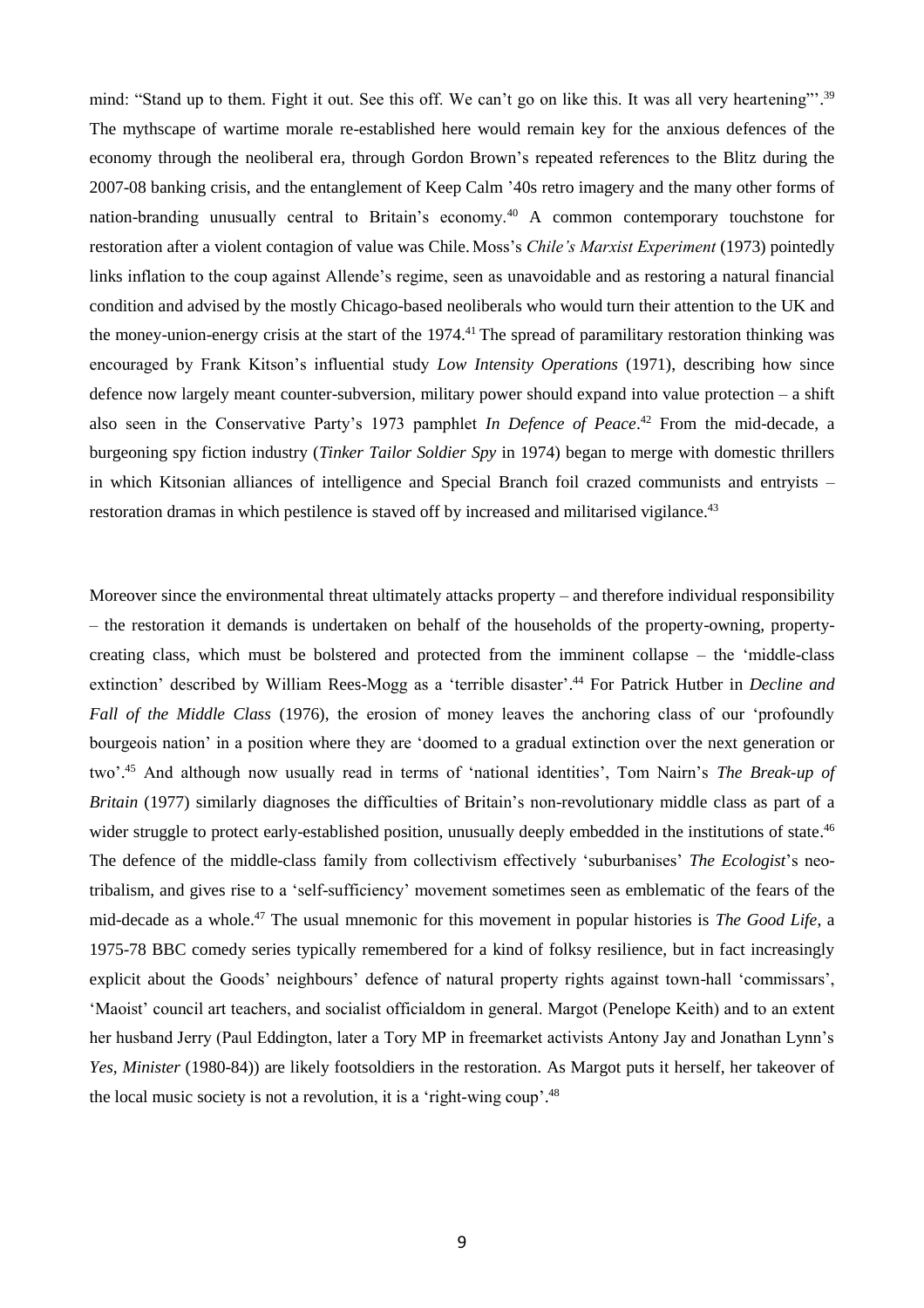Crucially, these political pressures on natural value are by now readily quantifiable in the form of inflation, and so are drawn back onto an arithmetic ground. For restorationists inflation becomes the index of environmental damage done to property and to the rule of law. Inflation then is both a marker of disease and the possibility of its arithmetic cure. In the last *The Good Life*, a 1978 Royal Command performance with the queen in attendance, Margot answers the Goods' anxiety about their retirement plans by describing her own counter-inflationary pension strategies in the language of pestilence now familiar from the neo-Lockean pressure groups like Civil Assistance – 'There is a maggot in English society and its name is socialism. I do not intend to suffer from it'. <sup>49</sup> The dual sense of *good life* as a middle-class return to nature and as a restoration of value had already been touched on in that most explicitly neo-tribal story of collapse, *Survivors*, in which the visionary leader Charles describes how he is well suited to post-pandemic survival since he was once a participant in self-sufficiency movements and 'devoted to the good life'. <sup>50</sup> And homely and 'organic' connotations of this term would persist throughout neoliberalism, re-emerging in the 2015 Conservative General Election campaign, where the term not only picked up on a mood of nostalgia for middle-class prosperity, but also gestured towards the communist trade union disasters and eco-catastrophes to which the good life was a response, and which could always return after a Labour victory.<sup>51</sup> The turn to a 'good life' was to an avoidance of social and environmental diseases, and a demand for restoration of eternal laws to money.

# **Inflation Disasters and Arithmetic Patriotism**

It is not simply that the middle class must be kept secure. For the social stability of the Lockean constitution, especially in a Hayekian understanding of market dynamism as a protection from the political, the middle class must also perpetually expand, always breaking up feudal or collective blocs, confirming the natural movement of resources towards individuals. For a Conservative shadow cabinet influenced by neo-Lockean thought, this suggested a necessary shift in emphasis from the political negotiations over wages with the government to policy based on the primacy of money supply, one that echoed the 'recoinage' of 1696 pressed by Locke.<sup>52</sup> If this turn seemed 'innovative', it was also in fact a return to constitutional fundamentals – or as Thatcher's biographer Charles Moore puts it, '[t]he idea that it was the government's job to control the supply of money in the economy and the employers' job to settle wages with employees... seemed simultaneously too radical to understand and too old-fashioned to countenance'.<sup>53</sup> The 'proper control of the money supply' became a theme of the influential 1976 policy statement, *The Right Approach*, and 'common sense' appeals to natural law were increasingly presented as conciliatory rather than as political or contestatory, especially as the Labour Party seemed unable to prevent the effects of the strikes of 1978-79, even after the mini-recovery following the IMF bailout. The Conservative Party Political Broadcast of 17 Jan 1979 saw a 'threat to our whole way of life' that demanded not political contest but an appeal to a 'common nationhood, and even of common humanity'.<sup>54</sup> Such an appeal moreover could be made to dovetail with the existing Keynesian ideas on money supply, and within the think-tanks to which many influential Conservatives had turned, there arose a monetarist tradition of 'Keynes versus the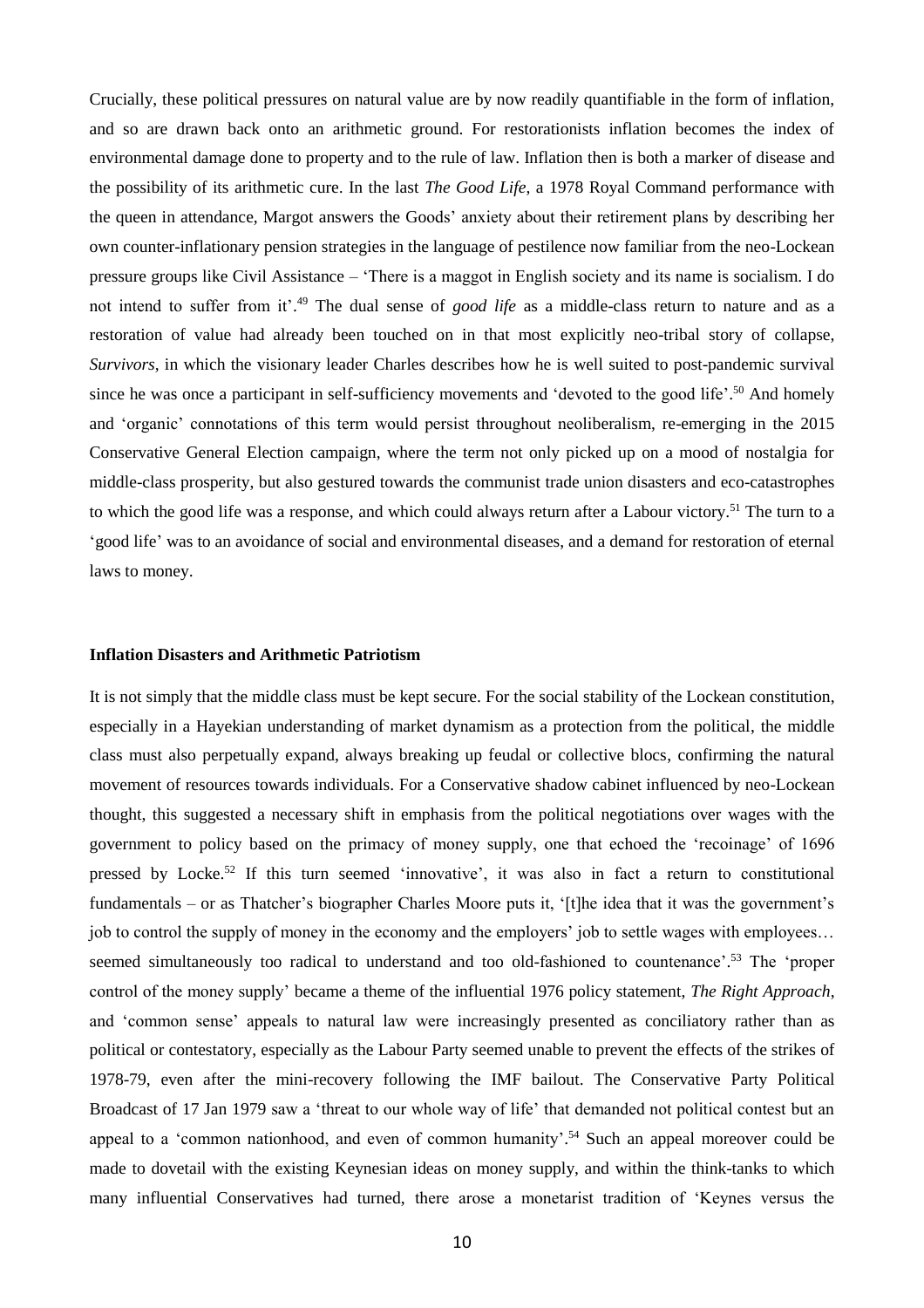Keynesians', a rehabilitation of the Keynes who in the *General Theory* wanted to complete Locke's work on money quantity.<sup>55</sup> The restoration of natural laws to money supply itself became a stated aim of policy, driven by what Moore describes as Thatcher's 'moral hatred of inflation' – policy documents between 1975 and 1978 frequently described the enemy not as trade unionists, of whom she reckoned around a third were Tory voters, but as inflation itself, now seen as a disease. 56

This is not to claim that neo-Lockeans invented the imagescape of pestilent inflation. In some form, the inflation catastrophe has existed in popular culture at least since the money expansion of 1970-71. In the speculative-dystopian, and uncannily Kitsonian, LWT TV series *The Guardians* (1971), an incidental radio news backing sets the scene for the current police state by explaining that in the '70s all had been well, apart from inflation. <sup>57</sup> By the time of a likely IMF bailout in July 1976, the BBC's *Money Programme* was extrapolating various possible post-sterling futures much in the tone of Moss. <sup>58</sup> And in Jarman's *Jubilee* (1978), the punk historian Amyl Nitrate sits among the ruins with a Winston Churchill mug that will soon be broken, and hollowly echoes the lighthearted togetherness of the post-war consensus in the new warlike condition – 'Life in England these days is inflationary, but we're carrying on regardless'.<sup>59</sup> (On the wall behind Amyl a newspaper headline reads 'Healey's Budget Strategy in Ruins', probably referring to the 1976 budget, seen as giving the TUC a virtual veto over wage policy). Like the other forms of ecocatastrophe, catastrophic inflation was even passed into the hands of child protagonists. John Rowe Townsend's children's novel *Noah's Castle* (1975) for example, in which a son watches his ex-army father try to protect the family from the coming hyperinflation by hoarding goods (an accusation that Thatcher herself had recently felt the need to head off during the Conservative leadership campaign in December '74, by showing her larder to the press).<sup>60</sup> When sterling is abandoned to leave the child protagonists with choices of theft and prostitution, the story turns to an extraordinary extended consideration of property and citizenship, with redistribution militants Share Now splintering from the existing organisation Share Alike, in a struggle that closely resembles contemporary descriptions of the Labour Party's defence against communist infiltration. <sup>61</sup> Neo-Lockeans do not create this broad popular attention to inflation catastrophe – but they did link a patriotic fight against inflation to the survival of the Hanoverian state and the natural law at its heart. The chapter that opens Moss's *The Collapse of Democracy*, 'Letter from London, 1985' (repeating a 'Year After Orwell' motif common in neo-Lockean catastrophe writing taking in Burgess's fiction and and Rhodes Boyson's collection, both called *1985*) connects current struggle to the 'hard-fought victory of capitalism over medievalism in the period between 1500 and 1700', and depicts a coming of (post-Hanoverian) feudal violence that will follow the final collapse of sterling.<sup>62</sup>

Consistently after the emergency of January '74, inflation as environmental threat makes appearances in Conservative Party documents. For the February 1974 General Election Manifesto, since 1970 'and never more so than today, the gravest threat to our national well-being has been the menace of unrestrained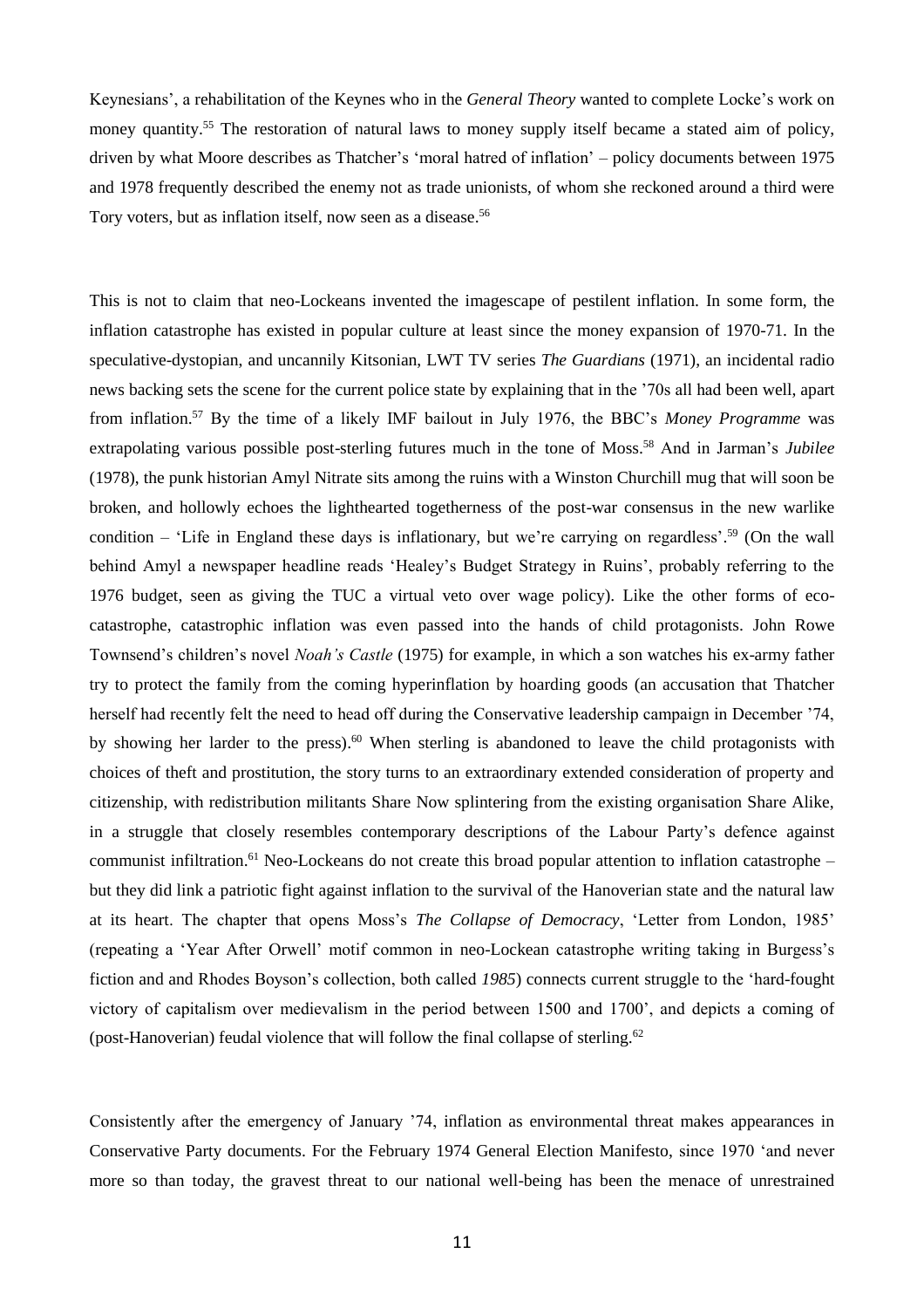inflation'.<sup>63</sup> But the connection of eco-catstrophic inflation to the arithmetic patriotism needed to answer it would largely be undertaken on the fringes of the party, addressed by think tanks keen to renew liberalism through the appeal to nature, and drawing followers away from the in-house Conservative Research Department, particularly Antony Fisher and Ralph Seldon's Anglo-Hayekian Institute of Economic Affairs (IEA) and Keith Joseph's Centre for Policy Studies (CPS). As early as 1973, Graham Hutton's introduction to a Hayek IEA paper had recalled Hayek's castigation of political systems' interference in the natural laws of money. <sup>64</sup> If Hayek's description of political dangers seems peculiarly UK-attuned, we should remember that the Lockean solution of restoring money supply and therefore individual responsibility had to work together with a new British constitutional fundamentalism – in the British case fiscal hygiene was *patriotic*. The description of the 'horrors of currency collapse' in Hayek's 'Choice in Currency' (1976) is almost exactly that of the catastrophist writers arguing for something like a Hanoverian restoration – Moss, Rees-Mogg, and Burgess. <sup>65</sup> Hayek himself transmitted the significance of the Hanoverian resistance to misguided political attempts at social justice, and confirmed that the recovery of a universalism of rules was the only legitimate reason for the use of force – '[f]or Locke… it was [the law's] character of general rules of just conduct equally applicable to all which justified their coercive application'. <sup>66</sup> The threat to property is confirmed as an ecological threat to, as he says quoting Adam Smith's *Theory of Moral Sentiments*, 'the great, the immense fabric of human society, that fabric which to raise and support seems in this world… to have been the peculiar and darling case of Nature'.<sup>67</sup> For this patriotism of universal or arithmetic rules, government is merely a ground for the arbitration of individual claims, for which clean or faithfully universal money value is needed, and without which there is no personal choice and no rule of law. This is corroborated by a 1977 IEA pamphlet by Lionel Robbins, founder member of the Mont Pelerin Society and the figure responsible for bringing Hayek to the LSE. Robbins describes the 'equivalence' of market actors is 'a *condition* of any behaviour capable of being placed in a moral category' – and if this equivalence before the market cannot be guaranteed, moral action disappears altogether.<sup>68</sup> Moss is clear that this equivalence of market actors is not only natural, it can also be described in Newtonian terms – it is 'a body of rules that are discovered, not invented, from precedent and convention'. <sup>69</sup> And elsewhere, strikingly calling Newton's tenure as Keeper of the Mint, Moss explains how those who threaten property are guilty of a crime against nature, which is 'the greatest crime of which a man is capable').<sup>70</sup> The spectre of threats to an ecology of exchange in sound money then sets up an anxious imperative to convert (political) claims for *equality* to a natural basis of *equal opportunities*, a paradoxically anti-egalitarian vision of equality that finds solutions to catastrophe in an arithmetic fundamentalism.

The behaviour that led to inflation then can be seen from the perspective of the coming arithmetic restoration, as what William Rees-Mogg described in his important 1974 tract *The Reigning Error* as a capitulation to *inordinacy*, or an erosion of eternal laws by the gratification of present desires – or spending – so that inflation becomes a numerical index for a wide range of decadent behaviours including sexual promiscuity and drug addiction.<sup>71</sup> Rees-Mogg understands inflation as a catastrophe periodically visited on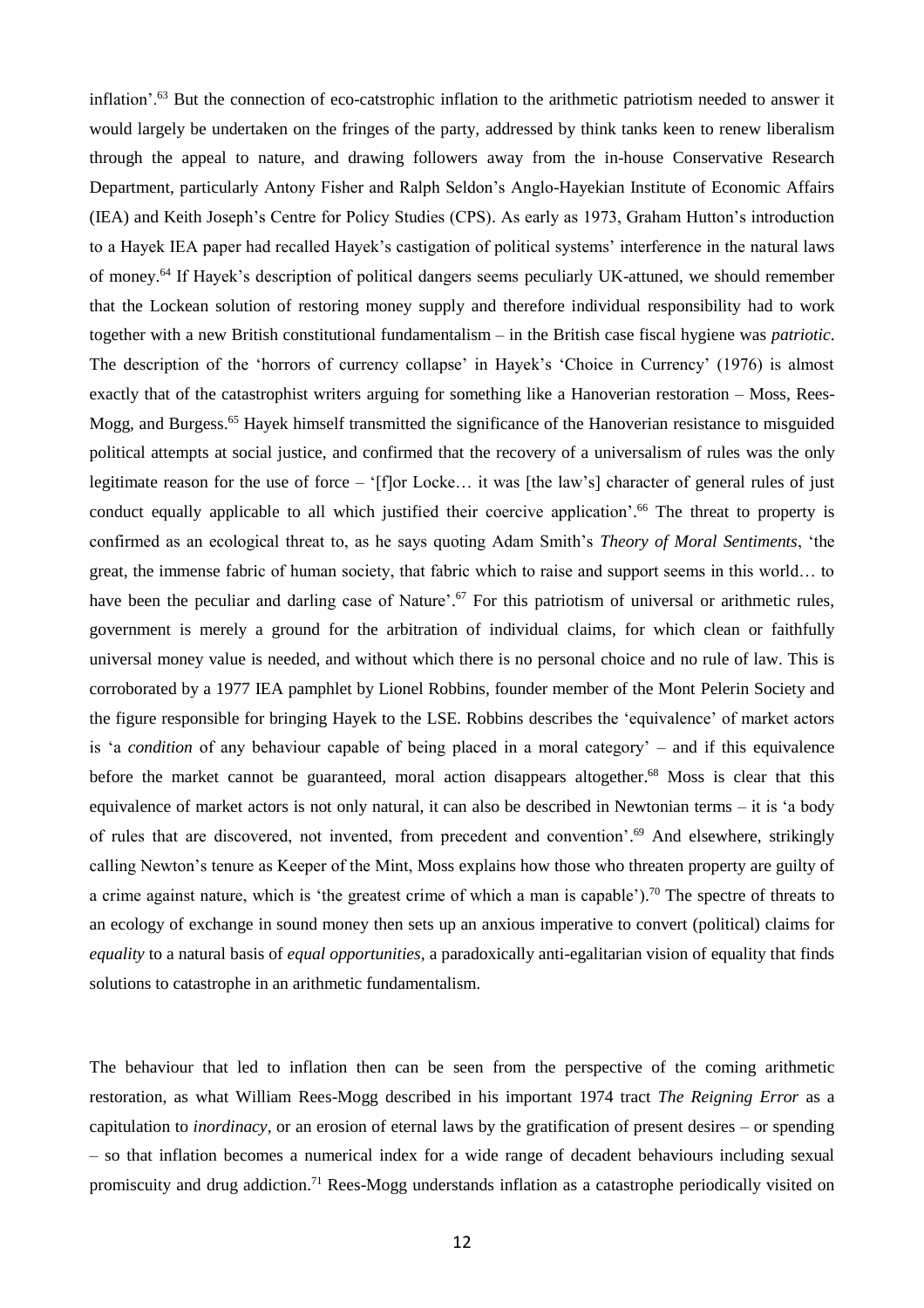the natural world requiring counter-action, something to be seen in the same way as 'any of the plagues which affect mankind' – and the image of a 'monetary disease' would remain popular amongst Thatcher's economic advisors, particularly Keith Joseph).<sup>72</sup> The dramatisation of inflation as decadent, violent, and pestilent assumed (as in Hayek) that politicians, unlike businesspeople, were bound to miss, or pretend to miss, the way the immediate political benefits of printing money were always followed by an inevitable collapse after a gap (the 'Hume-Jevons time lag'). A tendency to get swept up by unnatural political desires could lead to catastrophes like the one that has always stood as a cautionary tale for Whigs, the French Revolution, whose pressure on sterling, Rees-Mogg tells is, left Britain open to 'ruin and revolution'. <sup>73</sup> Or for Moss, updating the European political threat to the Churchillian defence that now seemed to be waning, the rise of Hitler was down to inflationary chaos.<sup>74</sup> Thatcher advisor Alan Walters also described currency devaluation as corrosive of actual sovereignty (the case made by Burgess's *1985*, in which much of London has been bought by Arabs), made 'apocalyptic predictions' about inflation in summer '74, and rebuked Joseph for slacking in discipline towards the money supply.<sup>75</sup> Or as Friedman says more generally but in more explicitly neo-Lockean tone in his inflation-catastrophe sketch of 1976, since Britain's coming 'hyperinflation or radical change' would threaten individual property and therefore individual choice, it would also make all value judgment impossible.<sup>76</sup> Since inflation erodes individual choice it also erodes morality, and consequently points towards a society without ethics, a society whose trajectory is always catastrophic. A moral society, on the contrary, and after Locke, works outwards from individual choice based on individual ownership, so that a solution to the loss of responsibility that threatens chaos has to be found in the expansion of property-creation to new (subjective) realms – the limitations of physical nature and industry have made property-conversion *psychological*, they demand a turn to 'human nature' in the continuous modification of the self as market-ready (or the neoliberal roots of 'identity politics'). The protection of nature then, as serene as the associations of that word might be, depend on the kind of constant anxious mass-psychological adaptation that William Davies, following Giorgio Agamben, has described as a 'state of market exception'. <sup>77</sup> And the constant possibility of a catastrophic collapse of property demands a countervailing constant patriotic identification with market fundamentalism – a patriotism perhaps misread by those accounts of neoliberalism without an ear open to the Lockean tone of the restoration (David Harvey's for instance), for which British nationalism seems a kind of unintended consequence and a contraindication for marketisation. 78

The suggestion here has been that patriotic descriptions of money value from the '70s, with their associated terminology of discipline and eventually 'austerity', were also weirdly 'environmentalist', in a way that we might want to bear in mind whenever descriptions of natural catastrophe seem to be reabsorbed into a demand for more market solutions. The arithmetic turn looks much like Edward Goldsmith's ecological conception of *cybernetics*, described in a running column in *The Ecologist*, and aiming to map environmental interactions by giving numerical values to the effects of feedback on other parts of the system. In the middle of the decade the ecological 'feedback' depiction of the battle against environmental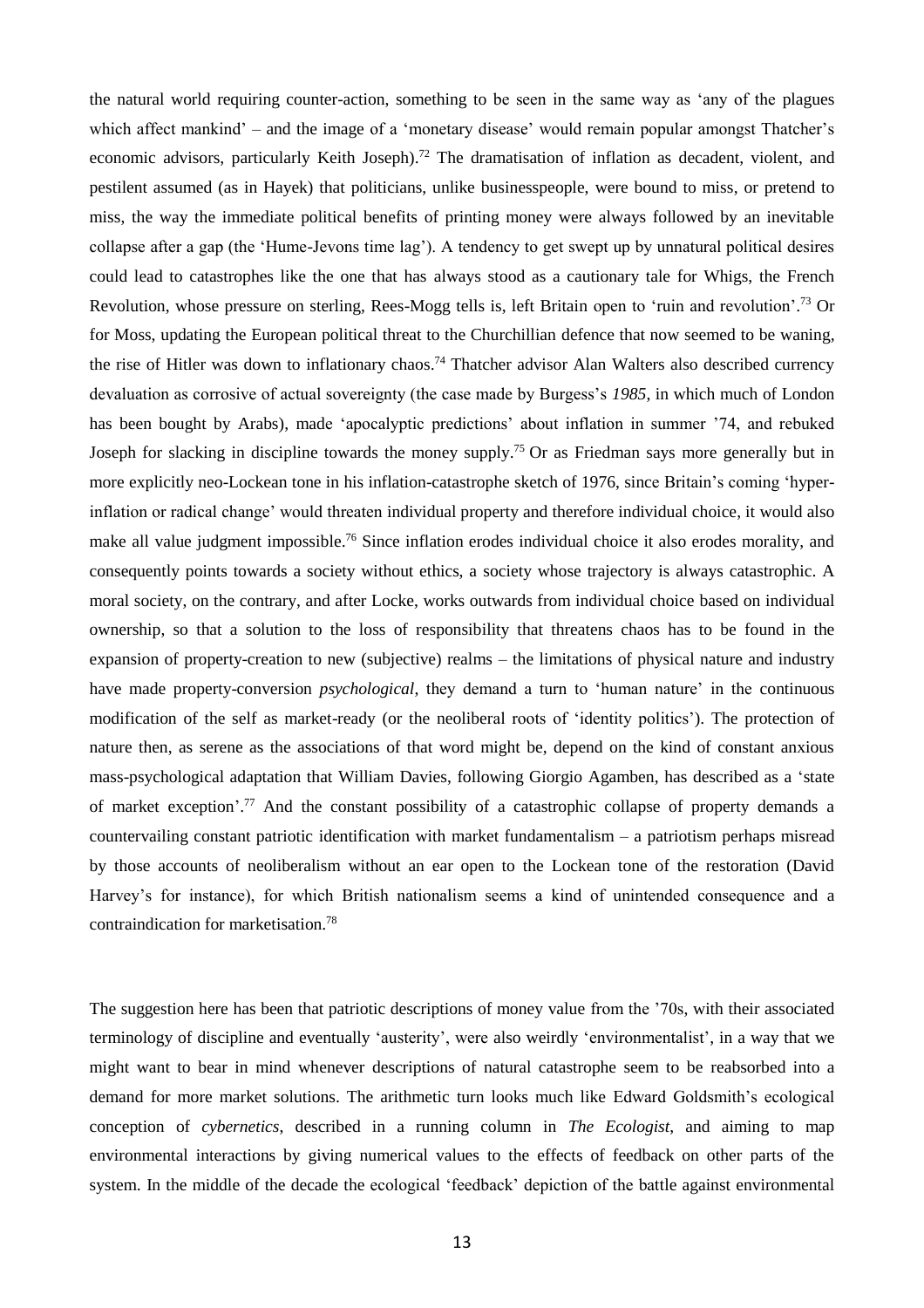damage was turned to labour- and money-pollution. John Hosykns and Norman Strauss's influential CPS battleplan document *Stepping Stones* (1977) was drafted, much as had the ecologists, as a flow chart that attempted to quantify the feedback turning the 'healthy society' into the 'sick society' (with blame tending to flow back to trade union pressure). <sup>79</sup> Indeed even more candidly in *Stepping Stones*, one of the characteristics of the sick society is that it 'rejects simple arithmetic'. <sup>80</sup> The anxious embrace of an arithmetic language of audit, measurement, and proliferating market values that we associate with neoliberalism also had a lot to do with this *return*, this confirmation of an apolitical and uncodifiable nature at the state's core – or what the canonical Victorian constitutionalist Walter Bagehot described as the British constitution's 'efficient secret'. The turn to the audit economy in this sense is not merely an imposition from outside, it is a confirmation of an existing definition of the natural, and it is to be embraced as the natural.

This also helps explain why more recent threats to the natural authority of the constitution have so often been answered by attempting to reduce them to arithmetic. The Scottish independence referendum of 2014: for example, during the reporting of the referendum it became something of a standing joke that the Strathclyde University analyst John Curtice was so often relied on BBC commentary – not because Curtice's analysis was inept, but because its method was to reduce political questions to measures of 'voting behaviour', even when the constitutional question being asked was pointedly reaching beyond such an arithmetic. 2014 also made apparent, however, the extent to which British parliament had embraced the Hayekian modification of Locke that says that an increase of market anxiety always also means an increase in political stability into new and unthought of realms. The Newtonian 'dynamic yet static' understanding of a society, only stable when it is expanding the basis of individual property, is now used in an everyday sense to turn the anxious defence of inequality into a patriotic performance of inclusion. Or as numerous Labour spokespersons described in 2014, political movements like Scottish independence represent a 'danger' for public services, even if they aim to keep education and healthcare free to access: public services' defence of market values can now, paradoxically and disturbingly, be played as inclusive, protective, even countercatastrophic. What the political has to contend with here is the reach of values which, as Thatcher said of monetarism on in strikingly Newtonian terms, represent a natural arithmetic 'as fundamental as the law of gravity, and you cannot avoid it'. 81

 $\ddot{\phantom{a}}$ 

<sup>1</sup> Frederick Buell, 'Global Warming as Literary Narrative', *Philological Quarterly* 93, 3 (2014), 261-294.

<sup>2</sup> William Davies, *The Limits of Neoliberalism: Authority, Sovereignty and the Logic of Capitalism*, London, Sage, 2014, pp13-16; Luc Boltanski and Laurent Thévenot, *On Justification: Economies of Worth*, Princeton NJ, Princeton University Press, 2006.

<sup>3</sup> John Locke, *Two Treatises on Government*, Cambridge, Cambridge University Press, 1988 (1689), p350.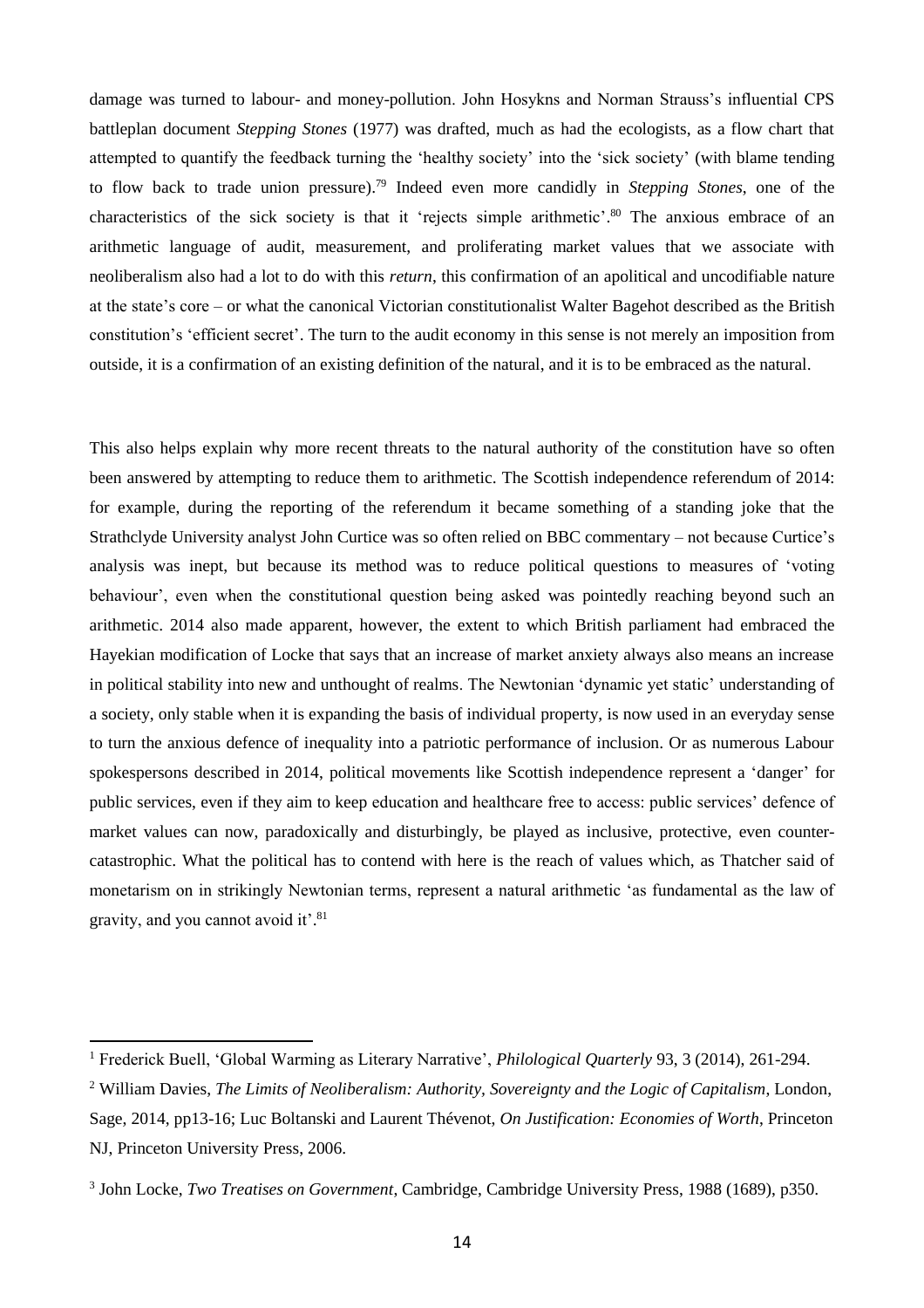<sup>4</sup> Locke, *Two Treatises on Government*, pp285-302.

-

<sup>5</sup> A. V. Dicey, *England's Case Against Home Rule*, Richmond, Surrey, Richmond Publishing, 1886; Dicey, *An Introduction to the Law of the Constitution*, London, Macmillan, 1979 (1885), p127, p135; Davies, *The Limits of Neoliberalism*, p47.

<sup>6</sup> C.f. Jason W. Moore, *Capitalism in the Web of Life: Ecology and the Accumulation of Capital*, London, Verso, 2015.

<sup>7</sup> Robert Nozick, *Anarchy, State and Utopia*, Oxford, Blackwell, 2001 (1974), pp175-182.

<sup>8</sup> Graham Hutton, Preface to F.A. Hayek, 'Economic Freedom and Representative Government', London: Institute of Economic Affairs, 1973, p4.

<sup>9</sup> C.f. Brian Crozier, *We Will Bury You – Studies in Left-Wing Subversion Today*, London, Tom Stacey, 1971; Francis Wheen, *Strange Days Indeed: The Golden Age of Paranoia*, London, Fourth Estate, 2010 (2009), p257.

<sup>10</sup> Wheen, *Strange Days Indeed*, p408; dir. Adam Curtis, *The Mayfair Set*, BBC 1999; Campbell Wilson, 'The Ecologist and the Alternative Technology Movement, 1970-75: New Environmentalism Confronts "Technocracy"', *ESharp*, 12, Winter 2008. Available at: http://www.gla.ac.uk/media/media\_102865\_en.pdf.

<sup>11</sup> Roger Harrabin, 'Margaret Thatcher: How PM legitimised green concerns', BBC News, 8 April 2013. Available at: http://www.bbc.co.uk/news/science-environment-22069768

<sup>12</sup> Paul Johnson, *Enemies of Society*, Worthing, Littlehampton, 1977; Margaret Thatcher, Speech to Zurich Economic Society, 1 March 1977. Available at: http://www.margaretthatcher.org/document/103336; Charles Moore, *Margaret Thatcher: The Authorized Biography, Volume One: Not For Turning*, London, Penguin 2013, p344.

<sup>13</sup> Edward Goldsmith, 'What of Britain's Future?', *The Ecologist* 3, 11 (1973), pp404-408; wr. and dir. Terry Nation, *Survivors* series one, BBC, 1975.

<sup>14</sup> Alwyn W. Turner, *Crisis? What Crisis?: Britain in the 1970s*, London, Aurum, 2013 (2008), p202.

<sup>15</sup> Edward Goldsmith, 'Bringing Order to Chaos', *The Ecologist*, 1, 1 (1970), pp20-23; Anthony Redding, 'Tall Storeys for Children', *The Ecologist* 1-8 (1971), pp16-17; wr. and dir. Louis Marks and Joan-Kemp Welch, *Doomwatch* Series 2 Episode 10: 'The Human Time-Bomb', BBC, 1971.

<sup>16</sup> Wr. Peter Dickinson and Anna Home, dir. John Prowse, *The Changes*, BBC, 1975.

<sup>17</sup> Doris Lessing, *The Memoirs of a Survivor*, London, Flamingo 1995 (1974).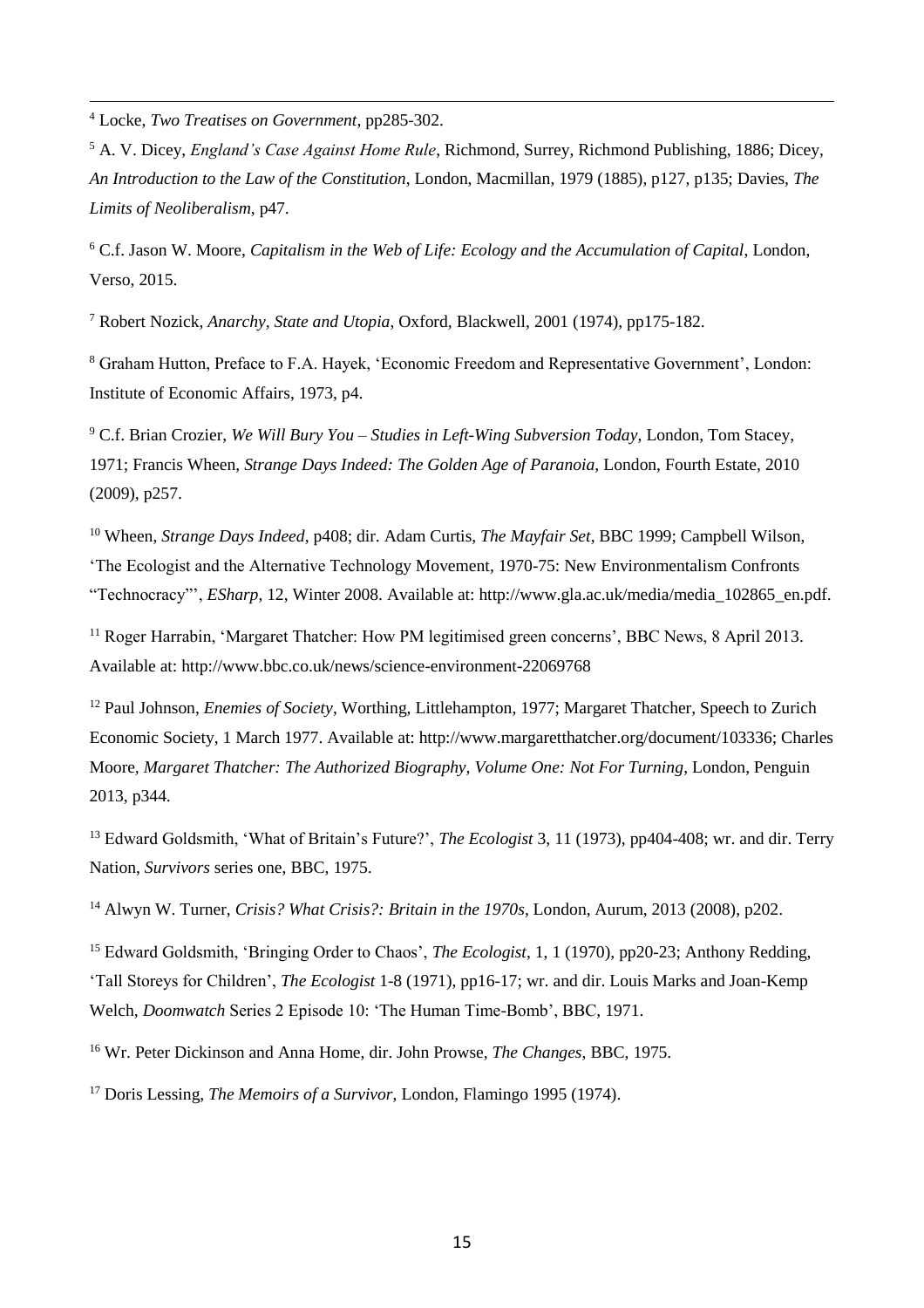<sup>18</sup> Wr. Derek Jarman and Christopher Hobbs C, dir. Jarman, *Jubilee* 1978; wr. Nigel Kneale, dir. Piers Haggard, *Quatermass*, Thames TV, 1979; Jon Savage, *England's Dreaming: The Sex Pistols and Punk Rock*, London, Faber and Faber, 2005 (1991), pp376-77.

<sup>19</sup> Paul Ehrlich, 'Eco-Catastrophe', except from *Ramparts*, repr. in ed. John Barr, *The Environmental Handbook: Action Guide for the UK*, London: Ballantine/ Friends of the Earth, 1971, pp205-213: 208; wr. and dir. Terence Dudley, *Doomwatch* Series 1 Episode 4, 'Tomorrow the Rat', BBC 1970; James Herbert, *The Rats*, Pan 2014 (1974); Turner, *Crisis? What Crisis?*, pp43-46; wr. and dir. Lynne Ramsay, *Ratcatcher*, 1999; wr. Abi Morgan, dir. Phyllida Lloyd, *The Iron Lady*, 2011.

<sup>20</sup> W. M. S. Russell, 'Prices, Wages and Population', in ed. Goldsmith, E, *Can Britain Survive?*, London, Tom Stacey 1971, 211-220.

<sup>21</sup> Wr. Terry Nation, dir. Gerald Blake, *Survivors* series 1 episode 2, BBC 1975; Stephen Haseler, *The Death of British Democracy*, London: Elek, 1976, p100; Turner, *Crisis? What Crisis?*, p202.

<sup>22</sup> Robert Moss, *The Collapse of Democracy*, London, Temple Smith, 1975, p109.

<sup>23</sup> Stephen Milligan, *The New Barons: Union Power in the 1970s*, London, Temple Smith, 1975, p222.

<sup>24</sup> Anthony Burgess, *1985*, London, Arrow 1980 (1978).

<sup>25</sup> Haseler, *The Death of British Democracy*, pp194-197.

<sup>26</sup> Milligan, *The New Barons*, p31.

-

<sup>27</sup> Martin Beckford, 'Former KGB colonel says he paid late union leader Jack Jones £200 for information', *Telegraph* 22 April 2009. Available at: http://www.telegraph.co.uk/news/politics/5200809/Former-KGBcolonel-says-he-paid-late-union-leader-Jack-Jones-200-for-information.html; Douglas Eden, 'We Came Close to Losing Our Democracy in 1979', *New Statesman*, 3 June 2009. Available at: http://www.spectator.co.uk/2009/06/we-came-close-to-losing-our-democracy-in-1979/.

<sup>28</sup> Milligan *The New Barons*, pp90-91; Haseler, *The Death of British Democracy*, pp118-119.

<sup>29</sup> Haseler, *The Death of British Democracy*, pp124-129; Milligan, *The New Barons*, p63.

<sup>30</sup> Haseler, *The Death of British Democracy*, pp33-42.

<sup>31</sup> Haseler, *The Death of British Democracy*, pp11-19.

<sup>32</sup> Wr. and dir. Paul Dwyer, *The Plot Against Harold Wilson*, BBC 2006; Wheen, *Strange Days Indeed*, p59.

<sup>33</sup> Wr. and dir. Don Jordan, Dan Hillman, and Tom McCarthy, *Tory! Tory! Tory!*, BBC, 2006.

<sup>34</sup> Wr. Michael Cockerell, , and Nick Norman-Butler N, *The Lost World of the Seventies*, BBC, 2012.

<sup>35</sup> 'Aviator', 'Col Aronczyk onel David Stirling SAS. The Phantom Major', *Militarian*, 2007. Available at: http://www.militarian.com/threads/colonel-david-stirling-sas-the-phantom-major.1096/.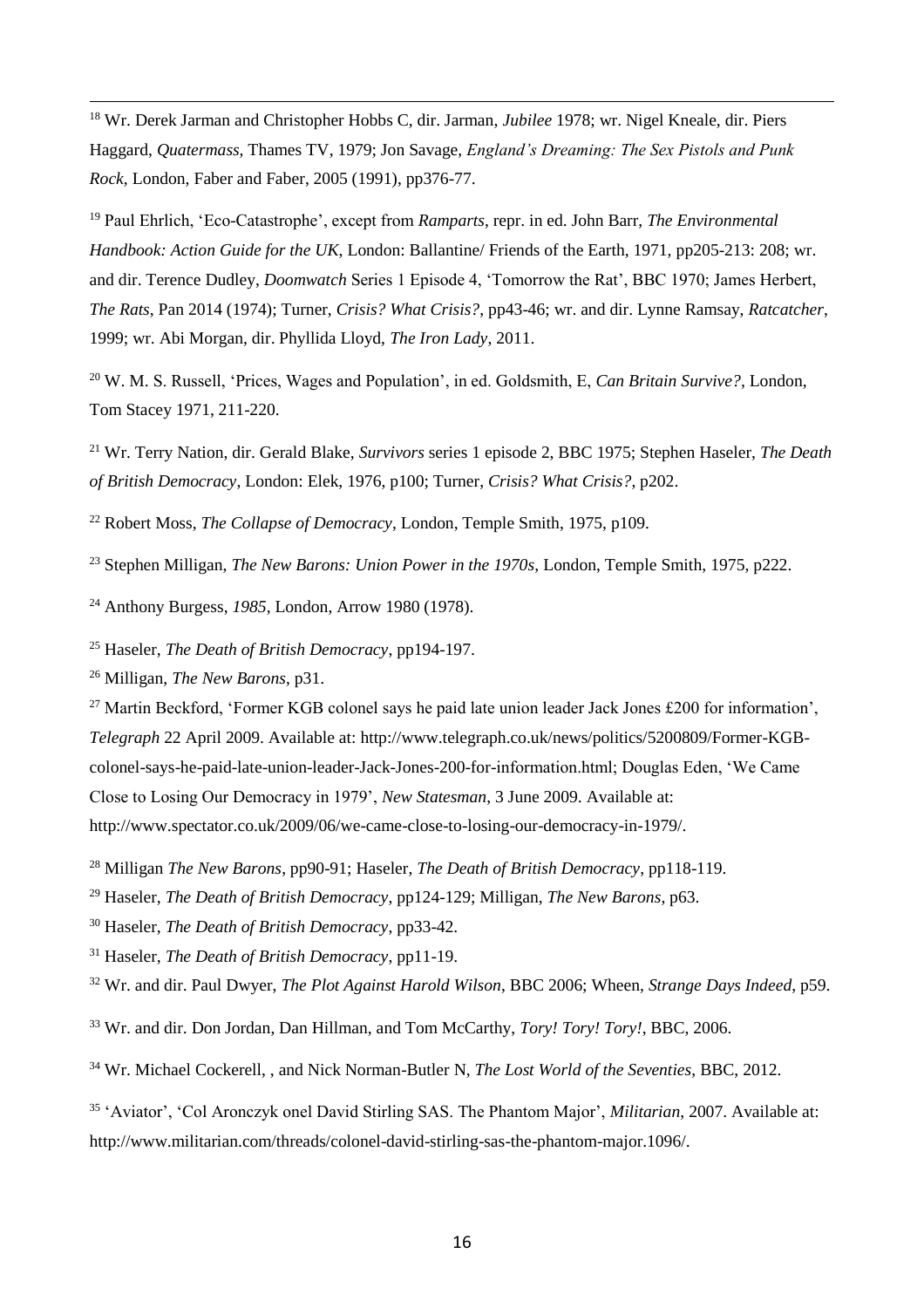<sup>36</sup> Paul Vallely, 'The Airey Neave Files', *Independent*, 22 February 2002. Available at: http://www.independent.co.uk/news/people/profiles/the-airey-neave-files-9198351.html.

<sup>37</sup> Moss, *The Collapse of Democracy*, p30.

-

<sup>38</sup> Wheen, *Strange Days Indeed*, p201; *Margaret Thatcher*, p355; Michael Gardiner, 'Thatcherism as an Extension of Consensus' in eds. Ben Golder and Daniel McLoughlin, *The Politics of Legality in a Neoliberal Age*, New York: Routledge, 2017, pp44-63.

<sup>39</sup> Wheen, *Strange Days Indeed*, pp202-203.

<sup>40</sup> C.f. Melissa Aronczyk, *Branding the Nation: The Global Business of National Identity*, New York, Oxford University Press, 2013, pp65-67.

<sup>41</sup> Robert Moss, *Chile's Marxist Experiment*, London, David and Charles, 1973; Wheen, *Strange Days Indeed*, p62.

<sup>42</sup> Frank Kitson, *Low Intensity Operations: Subversion, Insurgency, and Peacekeeping*, London, Faber and Faber, 1971, pp2-3, 18-23; Conservative Party Defence Committee, *In Defence of Peace: Defence Planning in the Seventies*, London: Conservative Political Centre, 1973.

<sup>43</sup> E.g. Kenneth Benton, *A Single Monstrous* Act. Anstey, Leics., F.A. Thorpe, 1998 (1976).

<sup>44</sup> William Rees-Mogg, *The Reigning Error: The Crisis of World Inflation*, London, Hamish Hamilton, 1974, p60.

<sup>45</sup> Patrick Hutber, *The Decline and Fall of the Middle Class – and how it can fight back*. London: Penguin 1977 (1976), p122.

<sup>46</sup> Tom Nairn, *The Break-up of Britain: Crisis and Neo-Nationalism*, London, New Left Books, 1977.

<sup>47</sup> C.f. John Seymour, *The Complete Book of Self-Sufficiency*, London, Dorling Kindersley, 1976.

<sup>48</sup> Wr. John Esmonde and Bob Larbey, dir. John Howard Davies, *The Good Life* series 3 episode 4, 'I Talk to the Trees', BBC, 1976.

<sup>49</sup> Wr. John Esmonde and Bob Larbey, dir. John Howard Davies, *The Good Life Royal Command Performance: When I'm 65*, BBC, 1978.

<sup>50</sup> Wr. Jack Ronder and Terry Nation, dir. Pennant Roberts, *Survivors* series 1 episode 4, 'Corn Dolly', BBC, 1975.

<sup>51</sup> Michael Deacon, 'Oh, The Good Life: David Cameron Launches the Conservative election manifesto', *Telegraph*, 14 April 2015. Available at: http://www.telegraph.co.uk/news/general-election-2015/11536029/Sketch-Oh-the-good-life...-David-Cameron-launches-the-Conservative-electionmanifesto.html.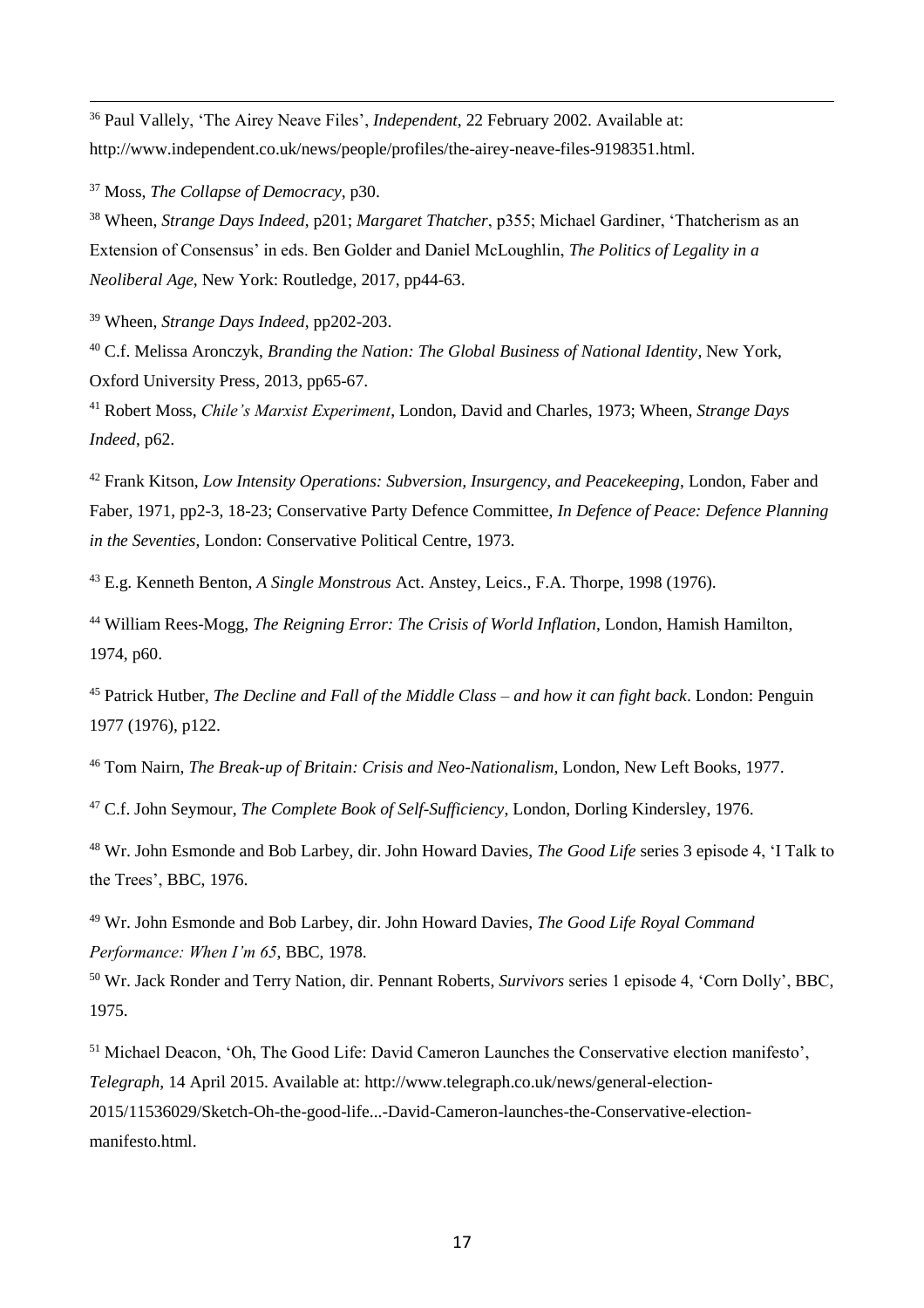C.f. George Caffentzis, *Clipped Coins, Abused Words, Civil Government: John Locke's Philosophy of Money*, New York, Autonomedia, 1989.

Moore, *Margaret Thatcher*, p354.

-

 Moore, *Margaret Thatcher*, p339; Margaret Thatcher, Conservative Party Political Broadcast, 17 January 1979. Available at: http://www.margaretthatcher.org/document/103926.

e.g. T. W. Hutchison, *Keynes Versus the 'Keynesians'…*, London, Institute of Economic Affairs, 1977.

Moore, *Margaret Thatcher*, p344.

 Wr. John Bowen, dir. Robert Tronson, *The Guardians* episode 3, 'Head of State', London Weekend Television 1971; Milligan, *The New Barons*, p22.

 Andy Beckett, *When the Lights Went Out: Britain in the Seventies*, London, Faber, 2010 (2009), pp181- 82.

Wr. Jarman and Hobbs, *Jubilee*.

John Rowe Townsend, *Noah's Castle*, London, Penguin, 1978 (1975); Moore, *Margaret Thatcher*, n.p.

Townsend, *Noah's Castle*, pp51-55, p68.

 Moss, *The Collapse of British Democracy*, p234; Rhodes Boyson, 'Standards and Choice in Education', in ed. Boyson, *1985: An Escape from Orwell's* 1984*. A Conservative Path to Freedom*, Enfield: Churchill Press, 1975, pp64-70: 69.

 Conservative Party General Election Manifesto February 1974. Available at: http://www.conservativemanifesto.com/1974/Feb/february-1974-conservative-manifesto.shtml.

<sup>64</sup> Hutton, Preface to 'Economic Freedom and Representative Government', p4.

F. A. Hayek, *Choice in Currency: A Way to Stop Inflation*, London, Institute of Economic Affairs, 1976.

 F. A. Hayek, *Economic Freedom and Representative Government*. London: Institute of Economic Affairs, 1973, p8, p10.

 Rees-Mogg, *The Reigning Error*, p13; Lionel Robbins, *Liberty and Equality*, London: Institute of Economic Affairs, 1977, p9.

Robbins, *Liberty and Equality*, pp7-10.

Moss, *The Collapse of Democracy*, p54.

Robert Moss, 'Freedom and Subversion', in ed. Boyson, *1985*, pp107-121: 120.

 Rees-Mogg, *The Reigning Error*; Rees-Mogg, *Democracy and the Value of Money: The Theory of Money from Locke to Keynes*. London: Institute of Economic Affairs 1977, p9.

Rees-Mogg, *The Reigning Error*, p32; Moore, *Margaret Thatcher*, p336.

Rees-Mogg, *The Reigning Error*, pp29-30, pp49-50.